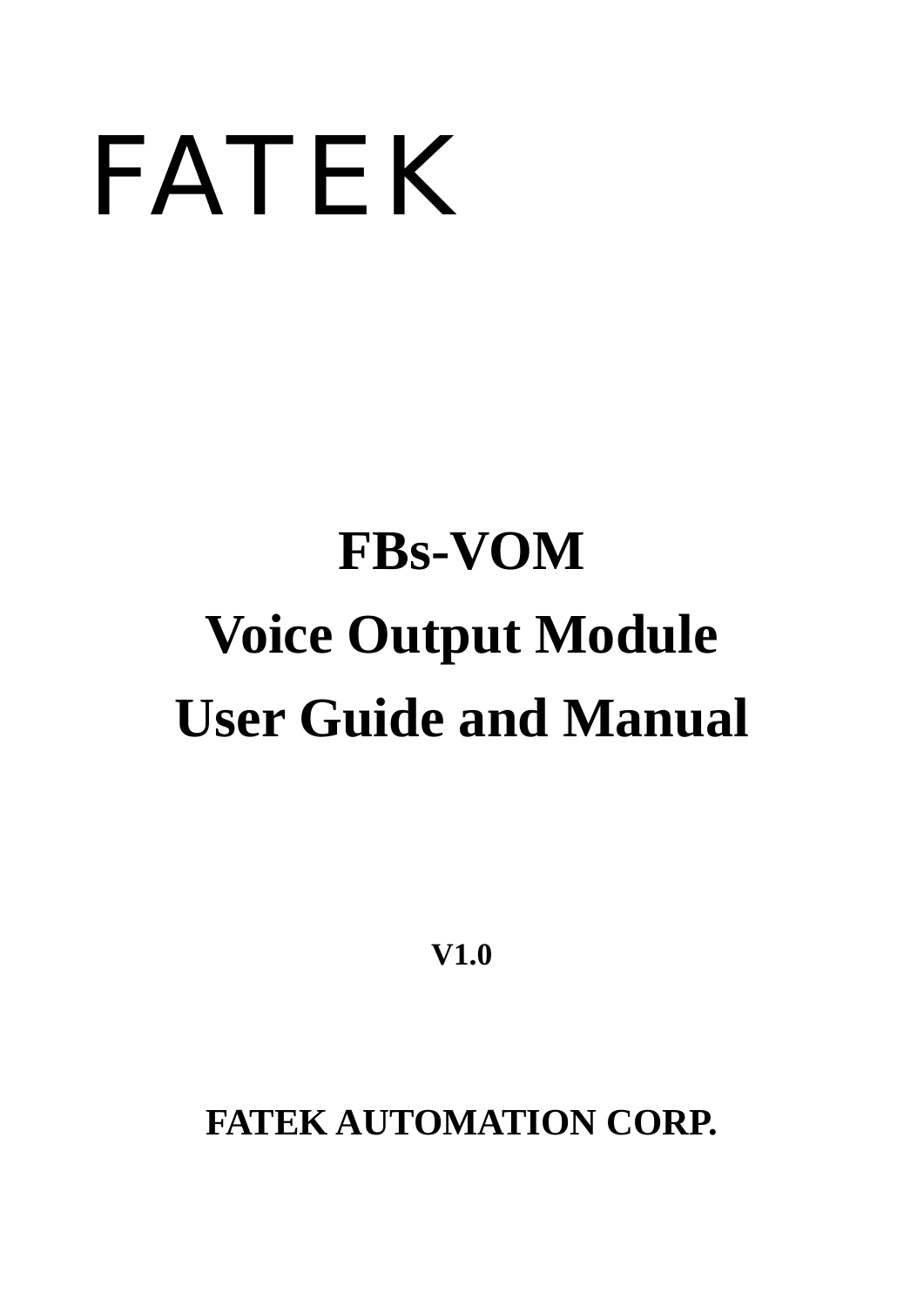## **Part 1 User Guide**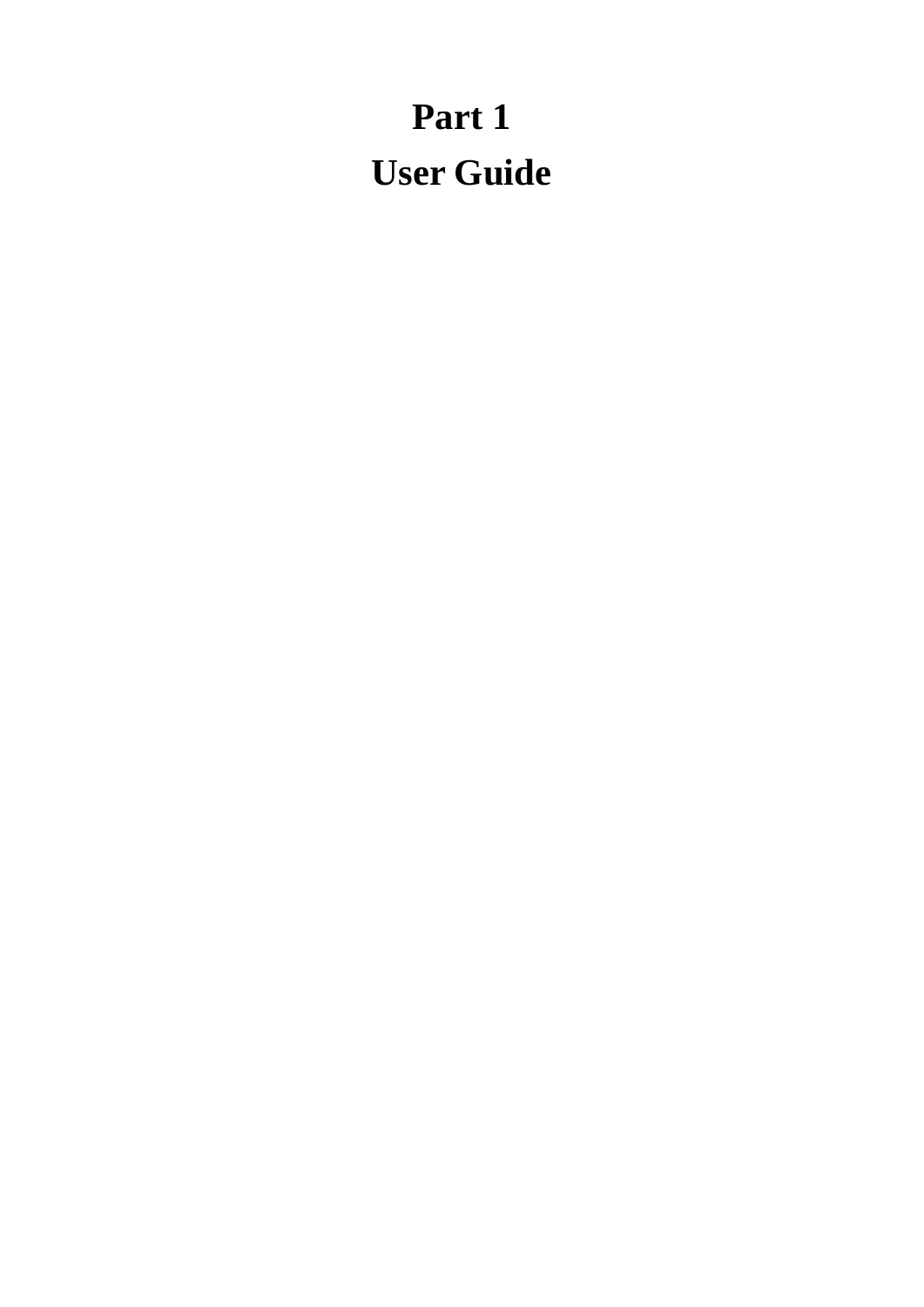#### Functions and Usage

The FBs-VOM (Voice Output Module) is a voice message announcement module that can be controlled using the FBs-PLC. It is suitable for voice navigation applications such as mechanical car parking systems or elevator systems. Specifications:

| <b>Item</b>                             |                        | <b>Specifications</b>                              |  |  |
|-----------------------------------------|------------------------|----------------------------------------------------|--|--|
| No. of Recorded Messages                |                        | 245 Messages                                       |  |  |
| Sound Storage Device                    |                        | Internal memory or external SD memory card         |  |  |
|                                         | <b>Internal Memory</b> | 1MB. Can play up to 2 minutes of sound recordings. |  |  |
| Maximum Sound                           | External SD            | Supports FAT16 or FAT32 file systems. For a 2GB    |  |  |
| <b>Storage Capacity</b>                 |                        | memory card, up to 4000 minutes of sound           |  |  |
|                                         | Memory Card            | recordings can be played.                          |  |  |
| <b>Applicable Sound Encoding Format</b> |                        | Mono 8 bit 8KHz sample                             |  |  |
| <b>Signal Output</b>                    |                        | Dual output 8V p-p., 4 Ohm load 2W output          |  |  |
| Sound Input Method                      |                        | Computer editing, SD memory card                   |  |  |
| Sound Playback Control                  |                        | PLC control or manual sequencing (test play)       |  |  |
| Volume Control                          |                        | PLC control. Total of 10 volumes.                  |  |  |
| I/O Points occupy                       |                        | 8 D/I and 8 D/O                                    |  |  |
| <b>Status Display</b>                   |                        | 3 LEDs                                             |  |  |
| Signal Isolation                        |                        | None                                               |  |  |
| Power Consumption                       |                        | Internal: $5V & 200mA$ (@2W output)                |  |  |

Module Operation:

The VOM can be set to play pre-recorded sounds using the PLC or the keypads. The sounds can come from the module's internal memory or an external SD memory card. The VOM's internal memory will be used as the primary source if there is no SD memory card inserted, and vice versa. Whether the source is the internal memory or the SD memory card, the maximum number of distinct sounds is 245.

1. PLC sound playback -

The PLC and VOM communicates through 8 DI and 8 DO points.

Each pre-recorded sound stored in the module is assigned a number. During playback, it is selected using its corresponding number. The PLC uses the DO output to control the start and stop of sound playback. The DO signal indicates the Play Number (PN). When PN is 0, playback is stopped. When PN is not zero and less than 246, play the sound recording corresponding to the PN. The PN signal can be changed half-way through playback. If it changes to a different PN, it will start playing the new PN immediately. If it changes to 0, playback is stopped immediately. A PN higher than 245 is used to set the volume. 246 represents volume #0 (minimum volume), and 255 represents volume #9 (maximum volume). Apart from using the 8 DO outputs to controlling the output, 8 DI inputs are also used to indicate the VOM's current playback status.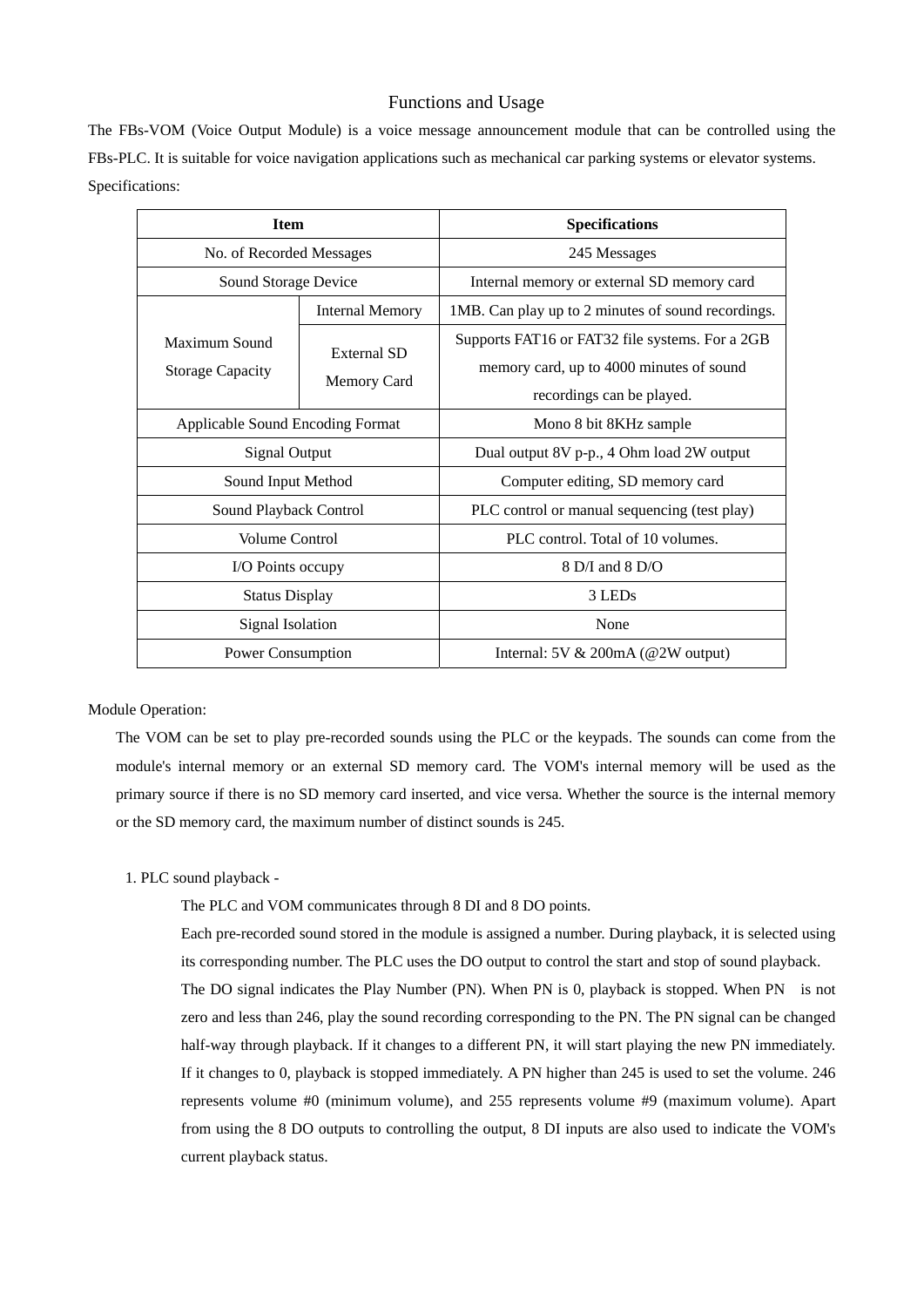| Input                | Signal<br><b>Name</b> | <b>Function Description</b>                                      |  |  |  |
|----------------------|-----------------------|------------------------------------------------------------------|--|--|--|
|                      | <b>TOGGLE</b>         | This bit changes status whenever a new playback command is       |  |  |  |
| $X+0$                |                       | received                                                         |  |  |  |
| <b>BUSY</b><br>$X+1$ |                       | During playback, this bit is set to 1. When playback ends, it is |  |  |  |
|                      |                       | set to $0$ .                                                     |  |  |  |
| $X+2$                | <b>VOL CMD</b>        | When the received command is used for setting the sound          |  |  |  |
|                      |                       | volume, this bit is set to 1. If not, this bit is set to 0.      |  |  |  |
|                      |                       | When the received PN is larger than the highest PN in internal   |  |  |  |
| $X+3$                | <b>ERROR</b>          | memory, this bit is set to 1.                                    |  |  |  |
| $X+7-X+4$            | VERSION               | Module software version $.1 \sim 15$                             |  |  |  |

2. Procedure to load sound data from SD card into FBs-VOM module

Do not insert the SD card before power on the machine. After power on then insert the SD card into the socket. If the SD card contains less than 1 Megabyte of sound data, LED2 will start blinking. Press the SW1 key now to enter the write confirmation status (must do this within 5 seconds) and LED2 will start blinking faster. Hold down the SW1 key now for at least 1.5 seconds and the sound data will be written to the module. LED3 will light up when the write is in progress and go off when it's done.

3. Sound playback test

Press the SW1 key to enter the manual test playback mode. Press the SW1 or SW2 key within 2 seconds to begin playing the sound files. If no key is pressed within 2 seconds, the module reverts to the normal mode. Pressing the SW1 key plays the next PN, while pressing the SW2 key plays the previous PN. Press any key during playback to pause. When the module is in test playback mode, PLC commands will be ignored.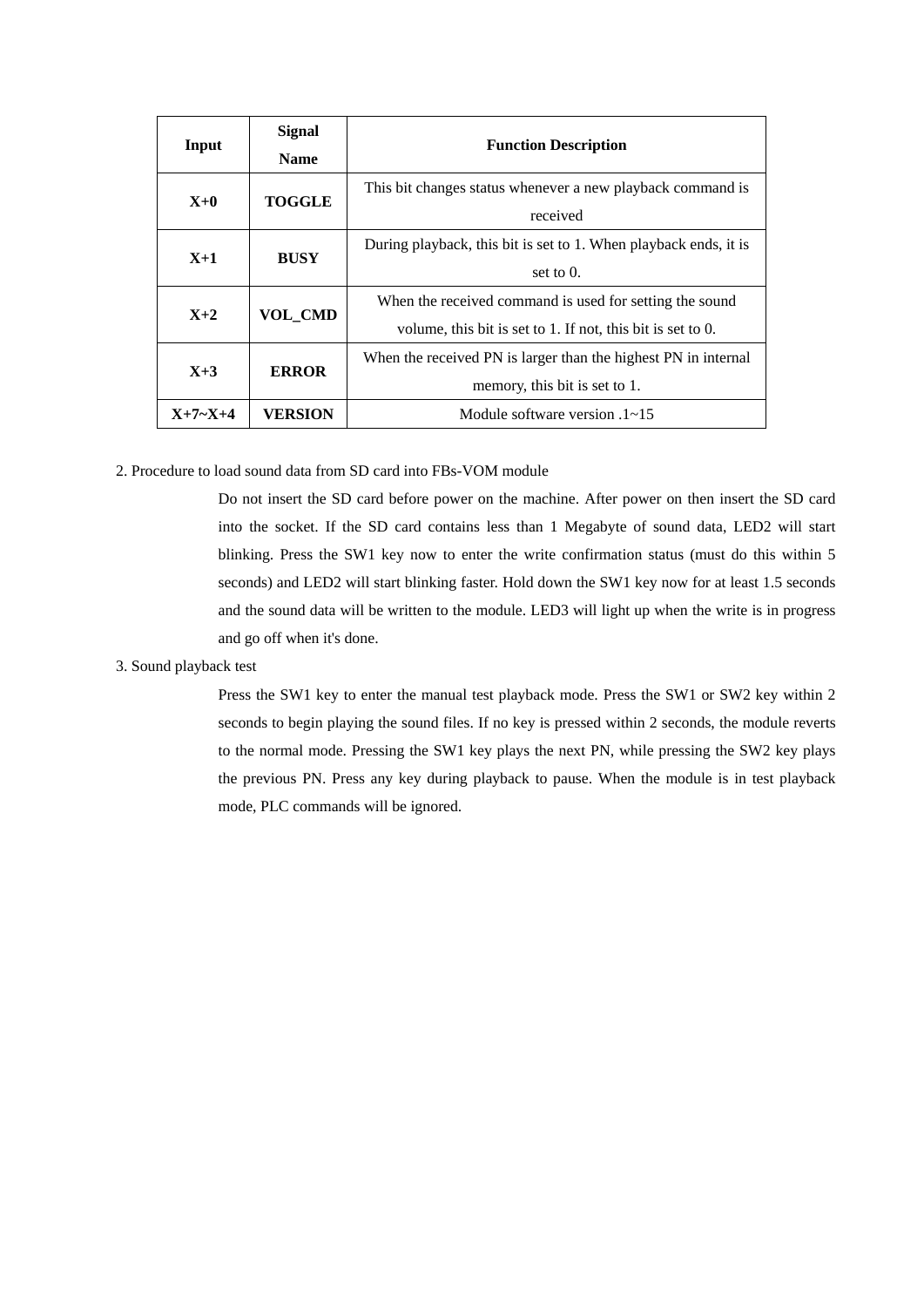Status Display:

The LED1~LED3 status lights will light up in different pattern s depending on the current operating mode as listed in the table below:

|                |                         |                 | Light            |                 |                                    |
|----------------|-------------------------|-----------------|------------------|-----------------|------------------------------------|
| ID             | <b>Status</b>           | LED1            | LED <sub>2</sub> | LED3            | <b>Entry Condition</b>             |
| s <sub>0</sub> | Error                   | Fast            | Fast             | Fast            |                                    |
|                |                         | Blinking        | Blinking         | <b>Blinking</b> | No sound data to play              |
| s1             | Initializing            | <b>OFF</b>      | <b>OFF</b>       | <b>OFF</b>      | Initializing                       |
|                |                         | Medium          |                  |                 | Waiting to play sound in internal  |
| s2             | Waiting to Play Sound 1 | Blinking        | <b>OFF</b>       | <b>OFF</b>      | memory                             |
| s <sup>3</sup> |                         | Fast            |                  |                 | Waiting to play sound in SD memory |
|                | Waiting to Play Sound 2 | Blinking        | <b>OFF</b>       | <b>OFF</b>      | card                               |
|                |                         | Medium          |                  |                 | Received PLC command in s2 and     |
| s4             | PLC Playback 1          | <b>Blinking</b> | ON               | <b>OFF</b>      | playing sound file now             |
| s <sub>5</sub> |                         | Fast            |                  | <b>OFF</b>      | Received PLC command in s3 and     |
|                | PLC Playback 2          | Blinking        | <b>ON</b>        |                 | playing sound file now             |
| s6             | Waiting for Manual      | Slow            | Medium           | <b>OFF</b>      |                                    |
|                | Playback                | <b>Blinking</b> | Blinking         |                 | SW1 key pressed in s2 and s3       |
| s7             |                         | Slow            | ON               | <b>OFF</b>      | SW1 or SW2 key pressed in s6 and   |
|                | Manual Playback         | Blinking        |                  |                 | playing sound file now             |
| s8             | SD Memory Card Write    | Slow            | Medium           | <b>OFF</b>      | SD card with readable sound data   |
|                | Confirmation            | Blinking        | Blinking         |                 | inserted in s2/s0                  |
| s <sub>9</sub> | Confirm Write to        | Slow            | Fast             | <b>OFF</b>      |                                    |
|                | <b>Internal Memory</b>  | Blinking        | Blinking         |                 | SW1 key pressed in s8              |
| s10            | Writing to Internal     | Slow            | <b>OFF</b>       | <b>ON</b>       | SW1 key held down for 2 seconds in |
|                | Memory                  | Blinking        |                  |                 | s <sub>9</sub>                     |

**Attention:** This module can only work with the CPU which firmware is V4.54 or higher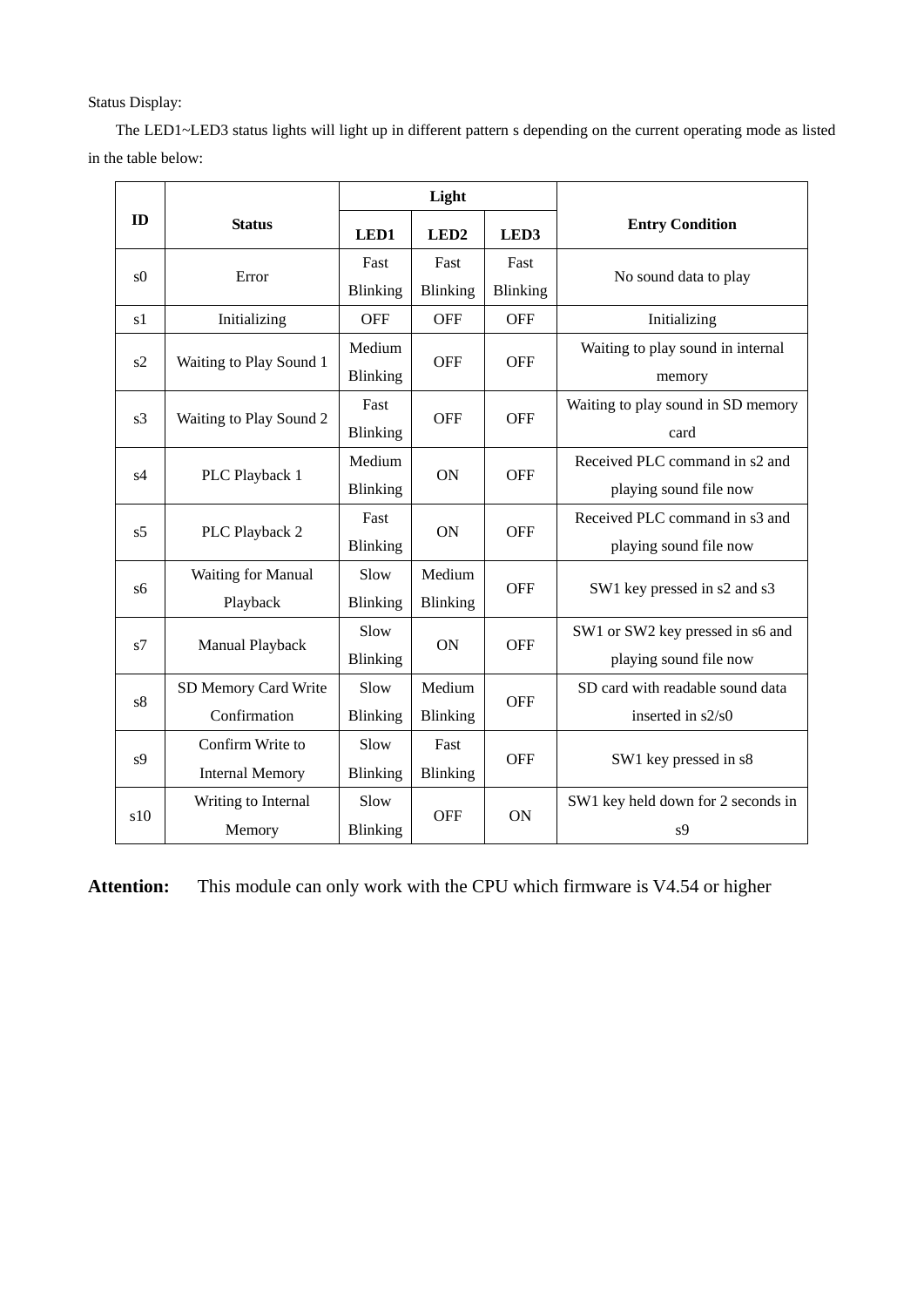## **Part 2 User Manual**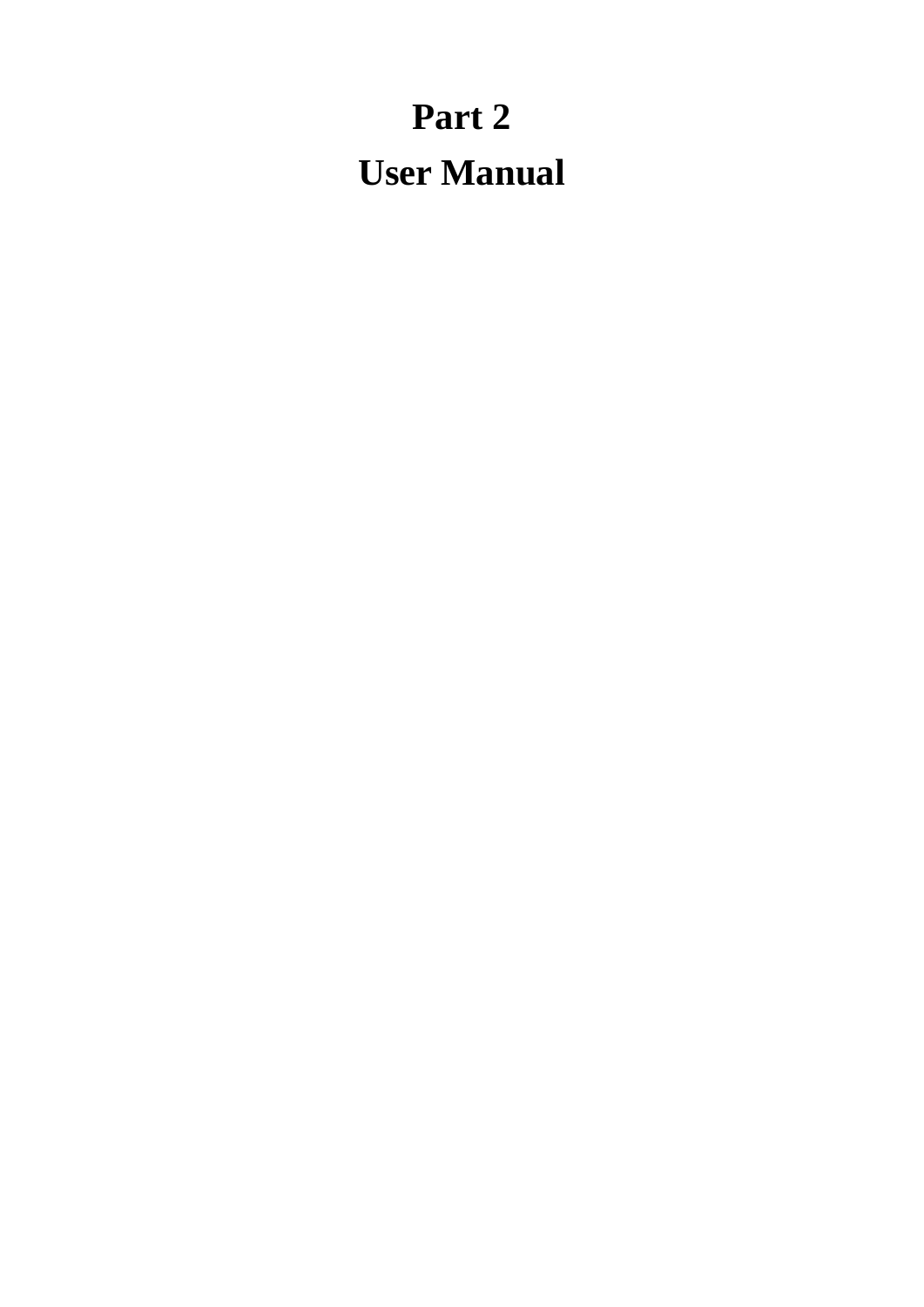## Table of Contents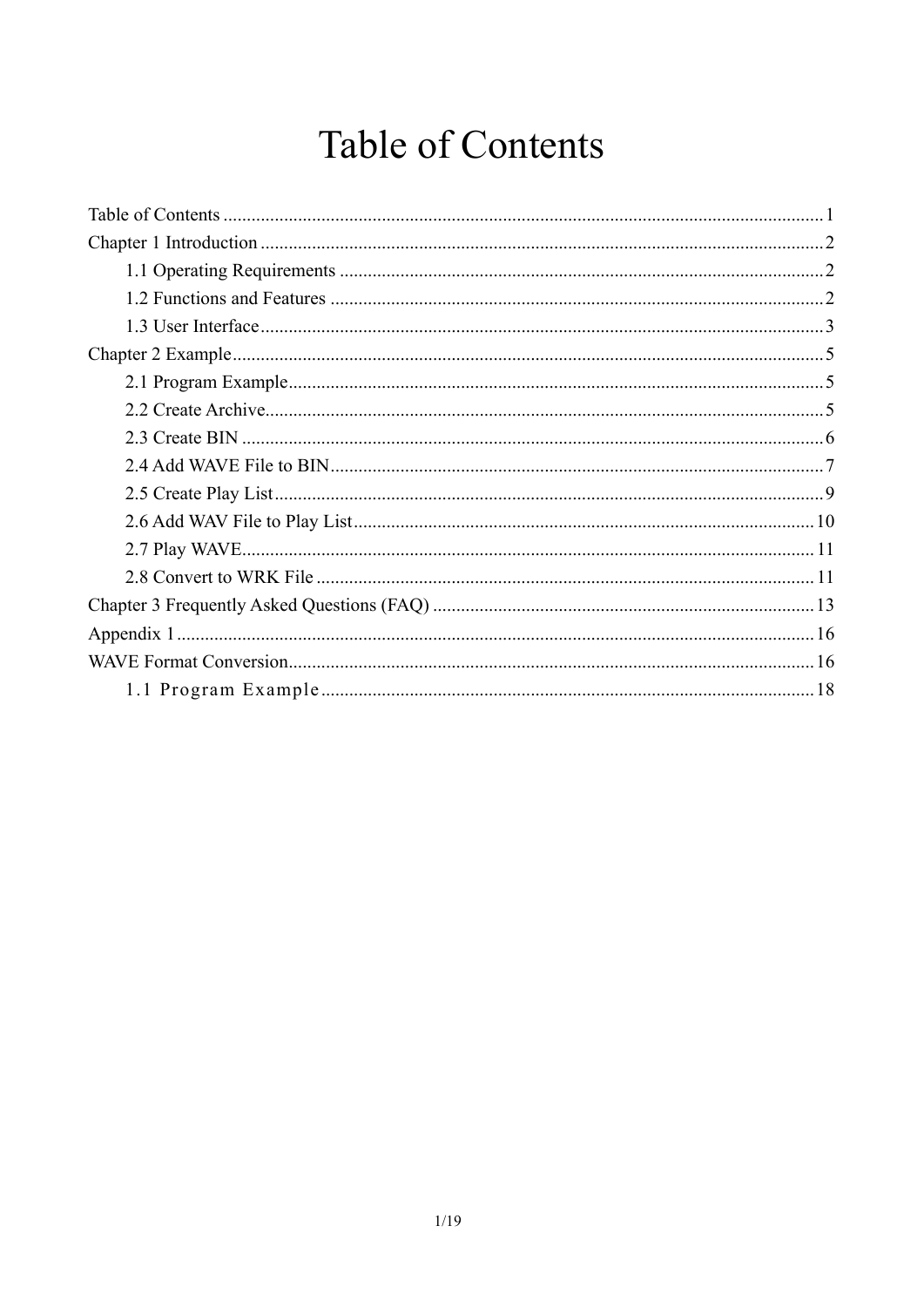## **Chapter 1 Introduction**

 For the FBs-VOM module application, besides the module itself, there also has a accompany software VomEditor which is designed to facilitate the sound editing task.

## 1.1 Operating Requirements

#### Operating System

Win98, WinME, WinXP, WinNT4.0, Win2000 or higher versions

#### Hardware Requirements

Pentium 133 or higher CPU, at least 64MB of RAM memory and at least 10MB of hard disk space.

## 1.2 Functions and Features

The FBs-VOM uses standard windows wave format sound files for playback. The VomEditor software allows the user to create and collect wave files in an organized way. First, the user creates a sound archive (Archive). The Archive can be divided into different sound category (Bin). Different types of wave files can then be stored in each Bin– e.g. alarm, machine malfunction, special sound effects etc. To make practical use of the sounds, first should create a Play List by picking up the wave files stored in the Archive. then converted this play list into the ".wrk" playback files format which can be recognized and used by the VOM module.

#### Functions

- $\bullet$  Wave files are stored in a three tier format: Archive $\rightarrow$  Bin $\rightarrow$  Wav.
- Each wave file can be named and annotated to simplify management.
- All the wave files in the Archive can be played directly through the program.
- The order of wave files within a play list can be changed at will.
- Each play list can accommodate up to 245 wave files.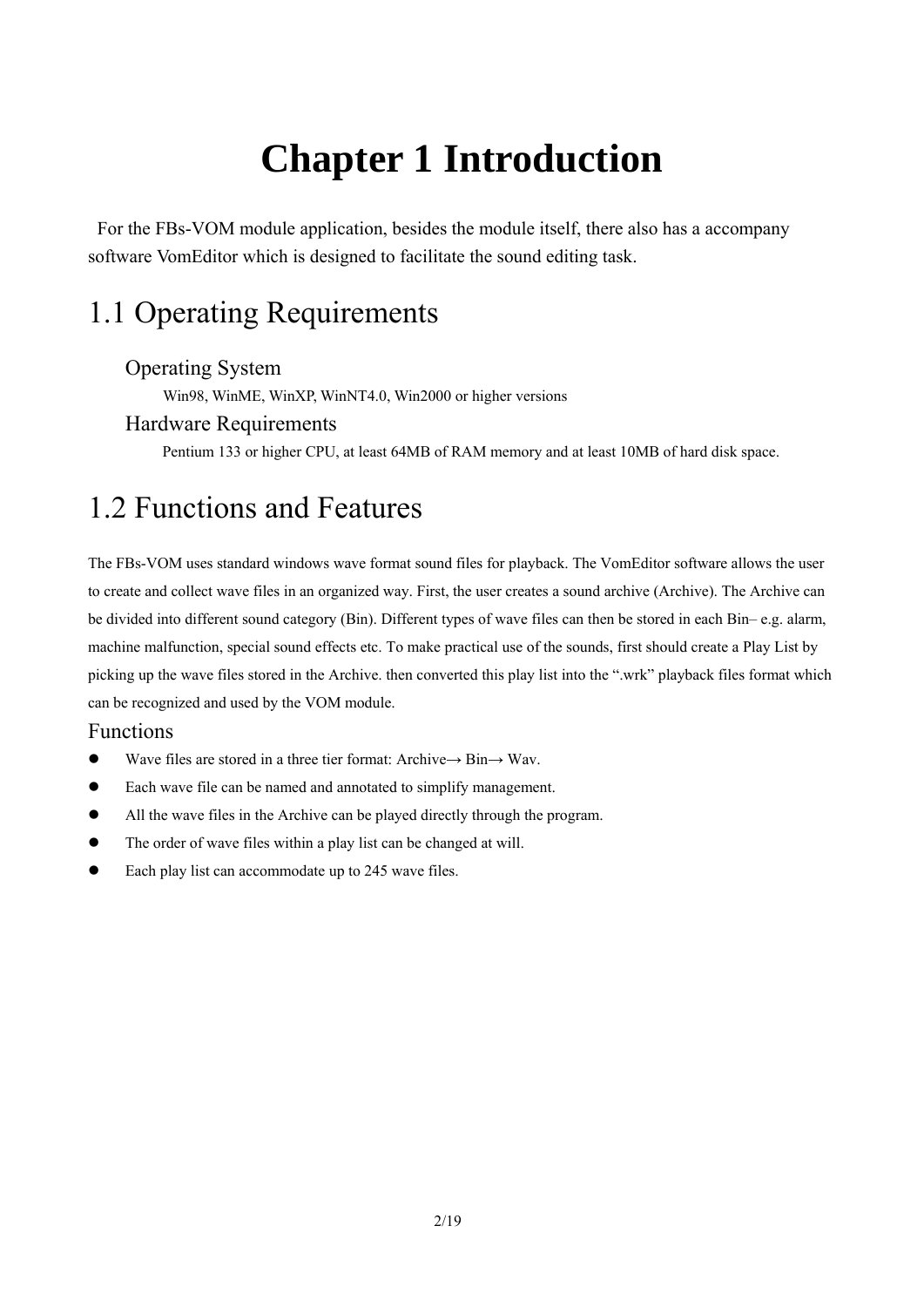## 1.3 User Interface

Once the VomEditor is launched, the following screen will appear (Pic. 1.2)



Picture 1.2

#### "Menu Bar "

The Menu Bar contains all the options for this program and sorts them into separate categories. Click on any option in the Menu Bar and a drop-down menu will show all of the related functions.

File **Bin** Tool Option Help PlayList

#### "Status Bar "

The first part of the Status Bar shows whether the current Archive has been modified. The second part shows whether the current Play List has been modified. The third part shows the total number of wave files in the Play List and the fourth part shows the total size of wave files in the play list.

Archive Modified  $\sqrt{\text{TotalWave}} = 1$ TotalSize =  $130$  KB PlayList Modified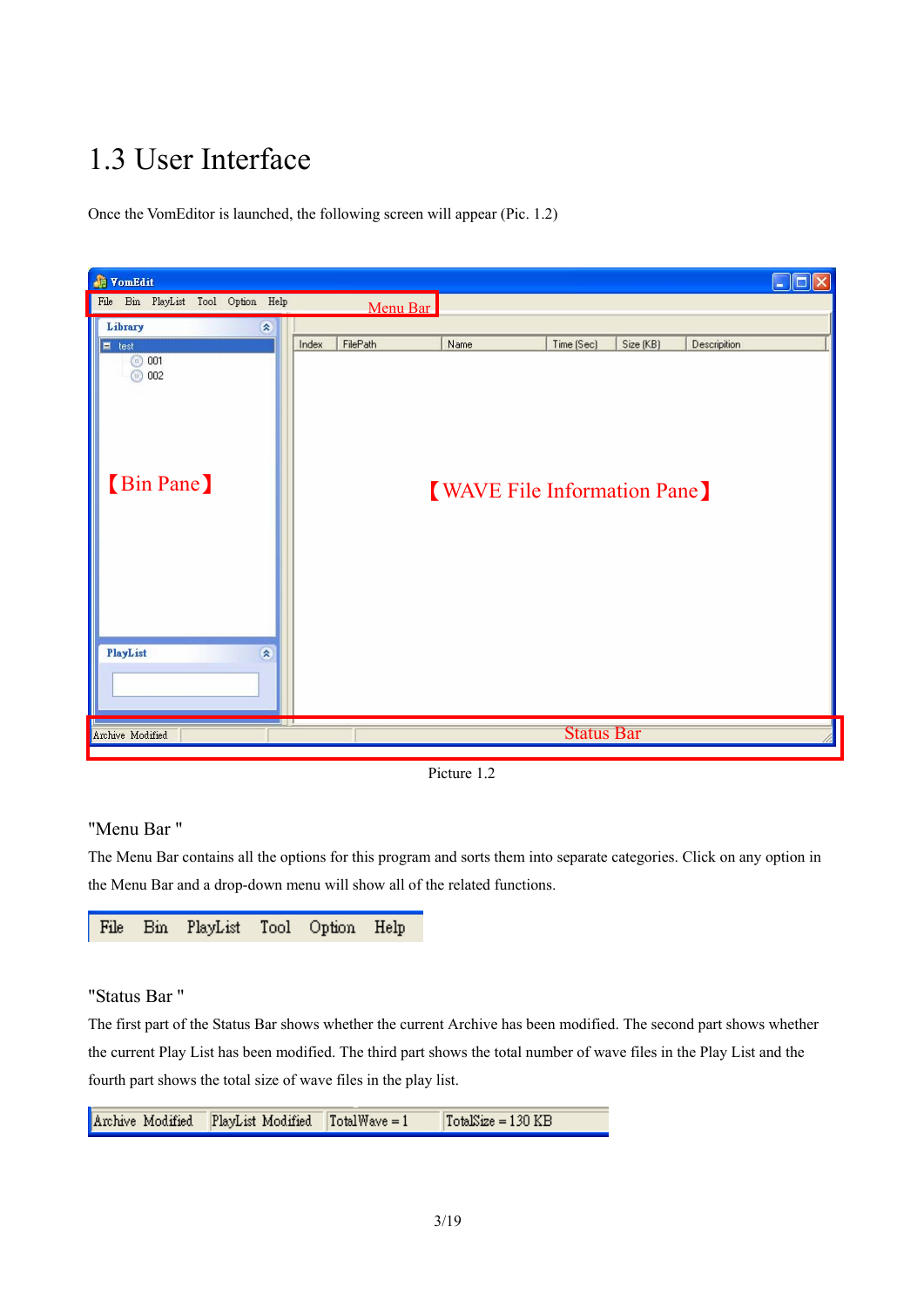#### "Bin Pane "

In the Bin Pane (Pic. 1.3), "sample" is the name of the Bin and "001" is the name of the first sound . The sound name can be changed by the user. "002" is the name of the second sound. File functions in the Bin Pane can be performed using the right mouse click shortcut or the File option in the Menu Bar.



Picture 1.3:

#### "WAVE File Information Pane "

"Bin Name" is the name of the selected Bin(see Pic. 1.4), "Index" is the file number in the Bin, "FilePath" is the WAV file's file name, "Name" is the name set by the user, "Time" is the length of this WAV file, "Size" is the data size of the WAV file and "Description " is the description set by the user.

|       | $Bin Name = 001$ |               |            |           |                    |  |  |  |  |
|-------|------------------|---------------|------------|-----------|--------------------|--|--|--|--|
| Index | File Name        | Name          | Time (Sec) | Size (KB) | <b>Description</b> |  |  |  |  |
|       | alarm1.wav       | Fire alarm    | 16.31      | 130       |                    |  |  |  |  |
|       | alarm2.wav       | Dense Smoke   | 0.76       |           |                    |  |  |  |  |
| 3.    | alarm3.wav       | Power Failure | 0.86       |           |                    |  |  |  |  |

Picture 1.4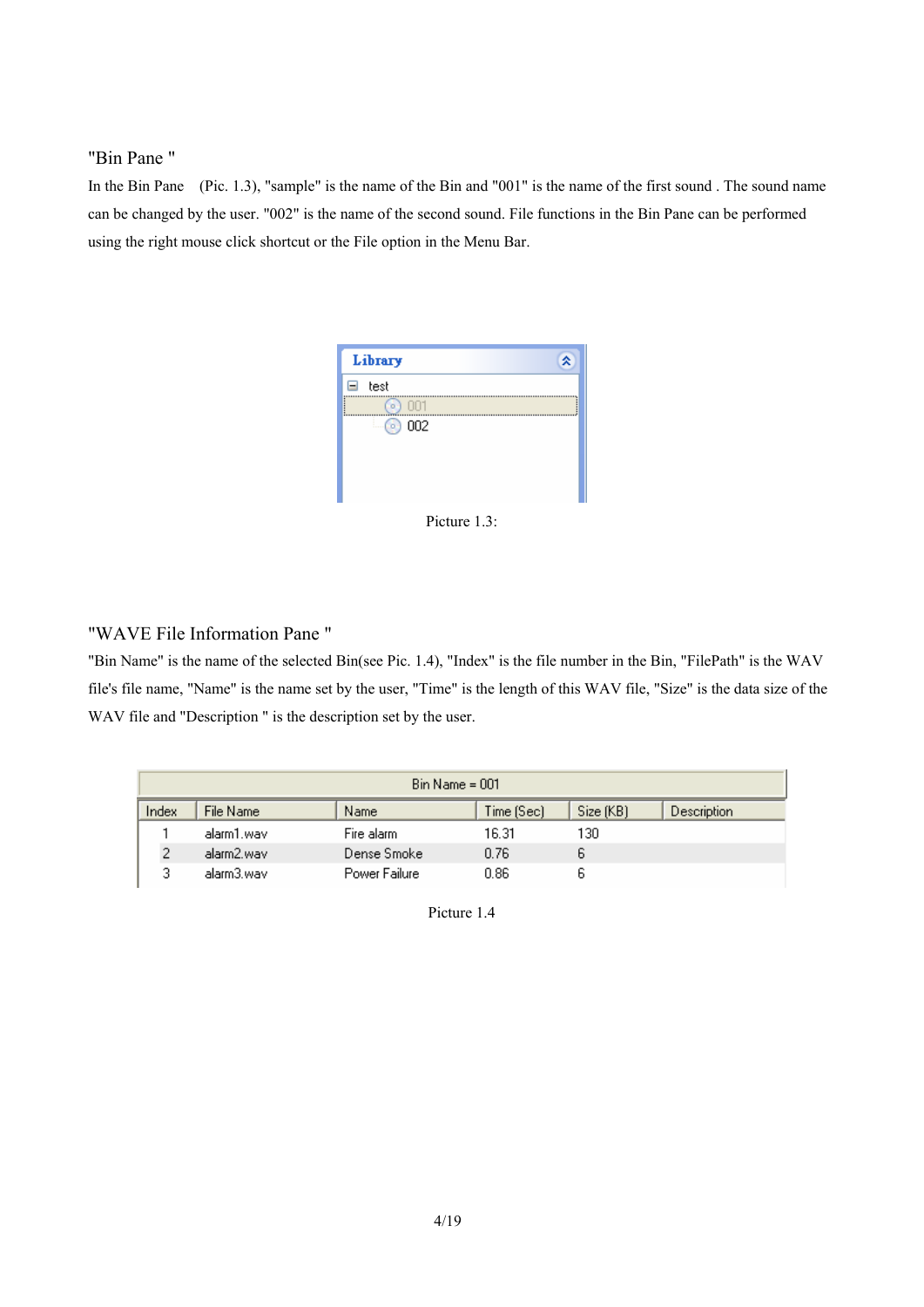## **Chapter 2 Example**

To provide beginners with a good understanding of this program's basic functions, examples are used in this manual to illustrate the basic processes and functions.

## 2.1 Program Example

The example is based on alarms with "Fire Alarms ", "Malfunction Alarms " and "Other Alarms " being the categories used here. WAV files in the computer that match these three categories are placed in their respective categories then the required WAV files are added to the Play List. The Play List is then converted into the work file format (WRK) used by the "FBs-VOM Voice Output Module ". The WAV files must be in the right format to be used in this program. (See "Appendix 1: WAVE Format Conversion" for more information). In this example, we use "Archive" to refer to the sound database and "BIN " to refer to sound categories in order to illustrate the relationship and setup between the two.

## 2.2 Create Archive

The Archive contains the different BINs (Category) and makes it easier to find all the different sounds. Properly set up, the user can simply load previously added archives as necessary when editing sound data. When the program is launched for the first time, it is completely empty so we must first create an archive. This is where all the BIN and WAV files are stored. Once created, we can then add BIN to the Archive. Apart from Create Archive, other functions include Open Archive, Save File and Save as New File.

**Step 1:** Launch the VomEdit.exe program

**Step 2:** Use the mouse to click on the "File" option in the Menu Bar then select "Create Archive ". Alternatively, use the keyboard shortcut "CTRL+N". The archive name input dialog box for Create Archive will appear as shown in Pic. 2.1.

| <b>Create Archive</b> |                               |
|-----------------------|-------------------------------|
| Archive Name:         | Test Example                  |
|                       | <b>X</b> Cancel<br>$\sqrt{a}$ |

Picture 2.1

**Step 3:** For Archive Name, input "Test Example" and press OK to create the archive.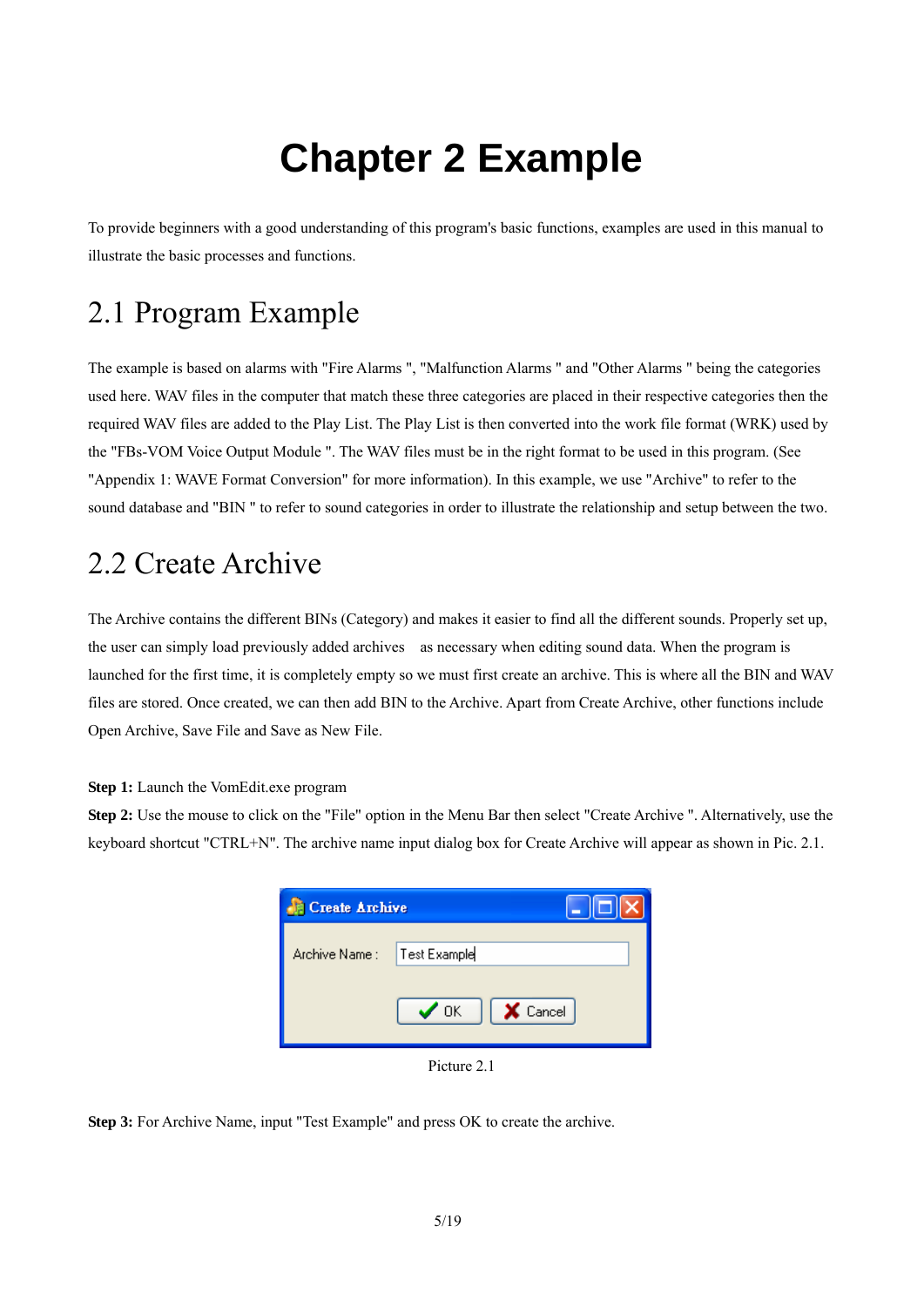## 2.3 Create BIN

The properties, purpose and sound of each sound file is different. BIN simplifies the task of looking for the sound files we need. If there are 2000 unsorted sound files, it becomes very time-consuming to find a particular file that we want. BIN is therefore used to sort each WAV file into a specific category so we don't have to go through the computer looking for WAV files when we need them in the future or remember exactly what type of sound a WAV file was. The VomEdit program helps the user sort the sound files into different categories so they can locate the necessary WAV file right away. Example: Whether it's Classical, Rock, Pop or Jazz, we can specify the name and purpose for each BIN then store the WAV files in their corresponding BIN. We can also use ReName to change the BIN name or Del BIN to delete a BIN.

**Step 1:** Use the mouse to click on the "Bin " option in the Menu Bar then select "Create Bin ". The Bin name input dialog box will appear as shown in Pic. 2.2.

| <b>Create Bin</b> |                        |
|-------------------|------------------------|
| Bin Name:         | Fire Alarms            |
|                   | X Cancel<br>$\sqrt{a}$ |

Picture 2.2

**Step 2:** For the Bin Name, input "Fire Alarms" then click on OK to confirm.

**Step 3:** Repeat Step 1, then input "Breakdown Alarms" for the Bin Name and click on OK to confirm.

**Step 4:** Repeat Step 1, then input "Other Alarms" for the Bin Name and click on OK to confirm.

**Step 5:** After performing the steps given in Chapter 2.2 and 2.3, the screen will appear as shown in Pic. 2.3.



6/19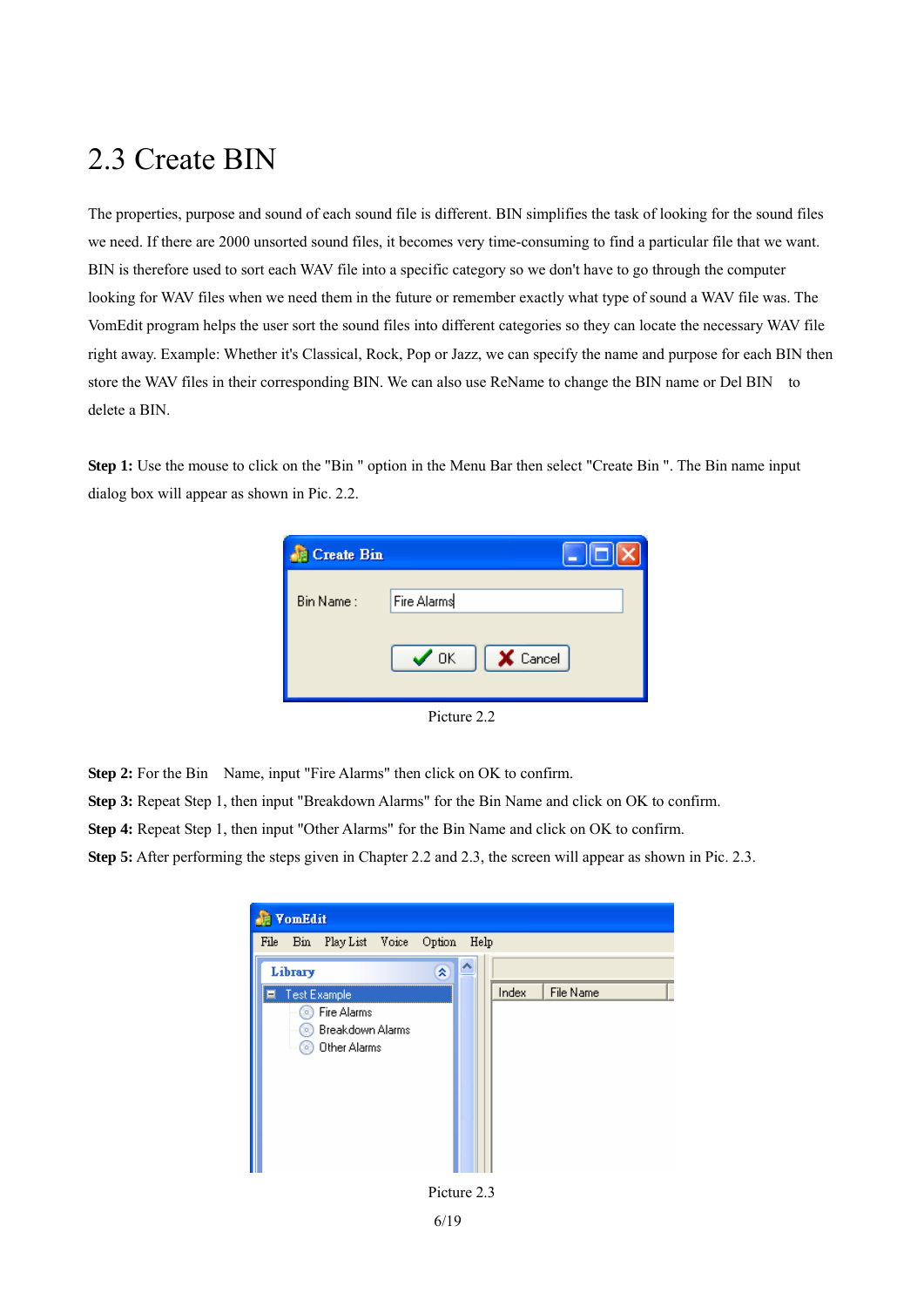## 2.4 Add WAVE File to BIN

**Once the Archive and BIN have been set up, the next step is to add the WAV files to their respective BIN. Once all the different WAV files have been added to the different BIN we set up in the previous sections, it becomes quite simple to find the WAV files we need when we are setting up a Play List. If you need to change a WAV's file information after it has been added to BIN, use Edit Voice to edit or Del Voice to delete an existing WAV file.** 

**Step 1:** First, add the "Fire Alarms" WAV file by clicking on "Fire Alarms " in the BIN Pane then right clicking in the WAVE File Information Pane". The menu shown in Pic. 2.4 will appear.



Picture 2.4

**Step 2:** Select "Add Voice" and the Add Voice dialog box shown in Pic. 2.5 will appear.

 Location: Click on the yellow open folder icon on the right side of the field to select the alarm sound to add. Name: Input "Office Fire Alarm".

Description: Input "1 Long & 3 Short Notes" then click on OK to confirm.

| <b>AddVoiceSlice</b> |                                      |  |
|----------------------|--------------------------------------|--|
| Location:            | C:\wave\n9.wav                       |  |
| Name:                | Office Fire Alarm                    |  |
|                      | Descripition: 1 Long & 3 Short Notes |  |
|                      | X Cancel<br>$\checkmark$ ok          |  |

Picture 2.5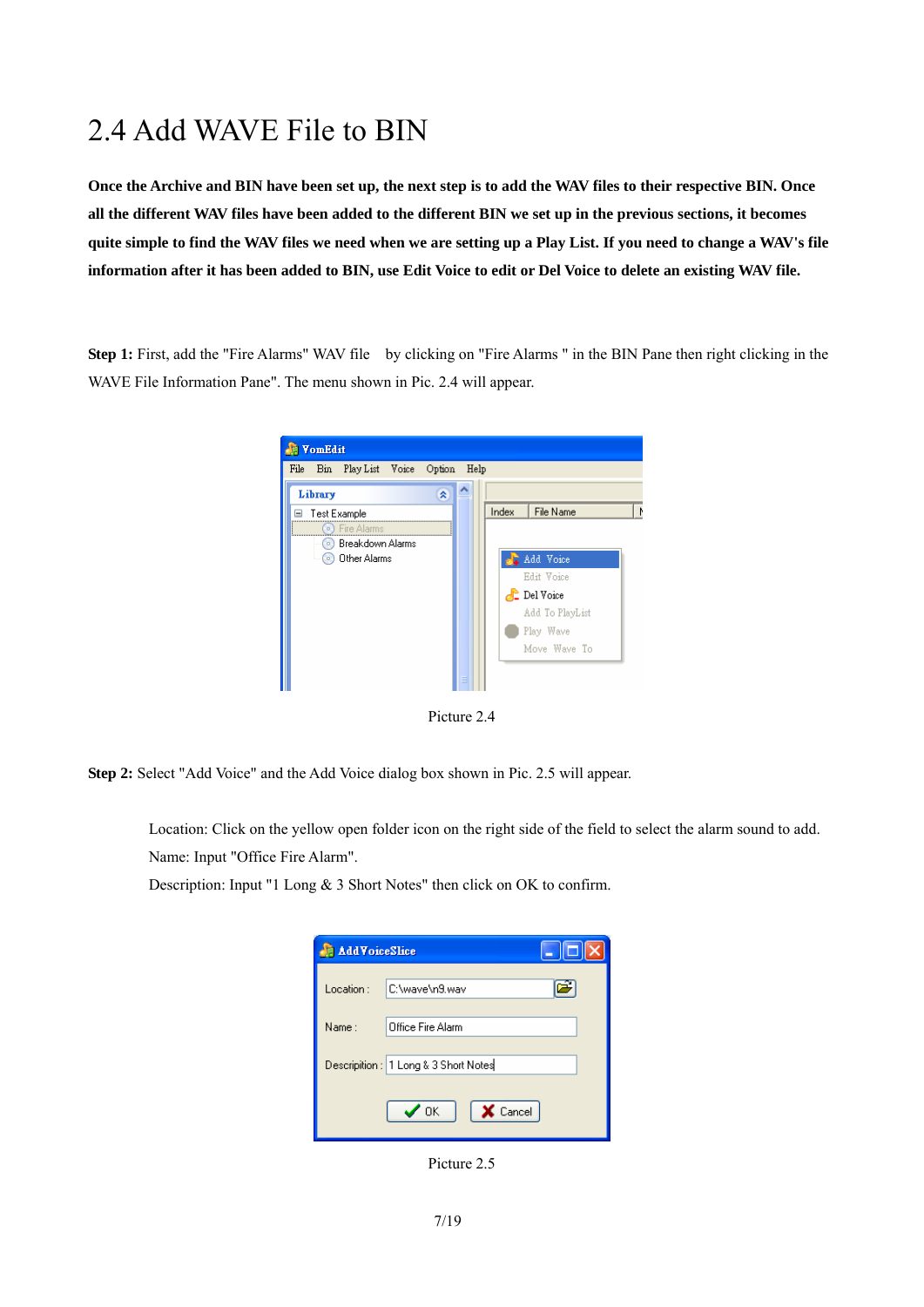#### **Step 3:** Repeat Step 2 to add the other WAV files as shown in Pic.  $2.6 \sim 2.8$ .

| <b>VomEdit</b>                                                     |       |           |                   |                        |           |                        |
|--------------------------------------------------------------------|-------|-----------|-------------------|------------------------|-----------|------------------------|
| Play List Voice Option Help<br>File<br>Bin                         |       |           |                   |                        |           |                        |
| $\lambda$<br>交<br>Library                                          |       |           |                   | Bin Name = Fire Alarms |           |                        |
| Test Example<br>Ξ                                                  | Index | File Name | Name              | Time (Sec)             | Size (KB) | <b>Description</b>     |
| Fire Alarms<br>Breakdown Alarms<br>$\circ$<br>Other Alarms<br>(a.) |       | n9.wav    | Office Fire Alarm | 0.50                   |           | 1 Long & 3 Short Notes |



| <b>FomEdit</b>                                                           |           |       |           |                     |                             |           |               |  |
|--------------------------------------------------------------------------|-----------|-------|-----------|---------------------|-----------------------------|-----------|---------------|--|
| File<br>Bin Play List Voice Option Help<br>Library                       | $\lambda$ |       |           |                     | Bin Name = Breakdown Alarms |           |               |  |
| Test Example<br>Ξ                                                        |           | Index | File Name | Name                | Time (Sec)                  | Size (KB) | Description   |  |
| Fire Alarms<br>Co)<br><b>C</b> Breakdown Alarms<br><b>O</b> Other Alarms |           |       | n1.wav    | Power failure Alarm | 1.00                        | 8         | 3 Short Notes |  |



| Fig VomEdit                                                           |                                             |       |           |                   |                         |           |              |  |
|-----------------------------------------------------------------------|---------------------------------------------|-------|-----------|-------------------|-------------------------|-----------|--------------|--|
| File<br>Bin<br>Play List Voice Option Help                            |                                             |       |           |                   |                         |           |              |  |
| Library                                                               | $\boldsymbol{\wedge}$<br>$\hat{\mathbf{x}}$ |       |           |                   | Bin Name = Other Alarms |           |              |  |
| Test Example<br>Ξ                                                     |                                             | Index | File Name | Name              | Time (Sec)              | Size (KB) | Description  |  |
| <b>C</b> Fire Alarms<br>Breakdown Alarms<br>$\circ$<br>- Other Alarms |                                             |       | n5.wav    | Earthquakes Alarm | 0.50                    | 4         | 2 Long Notes |  |

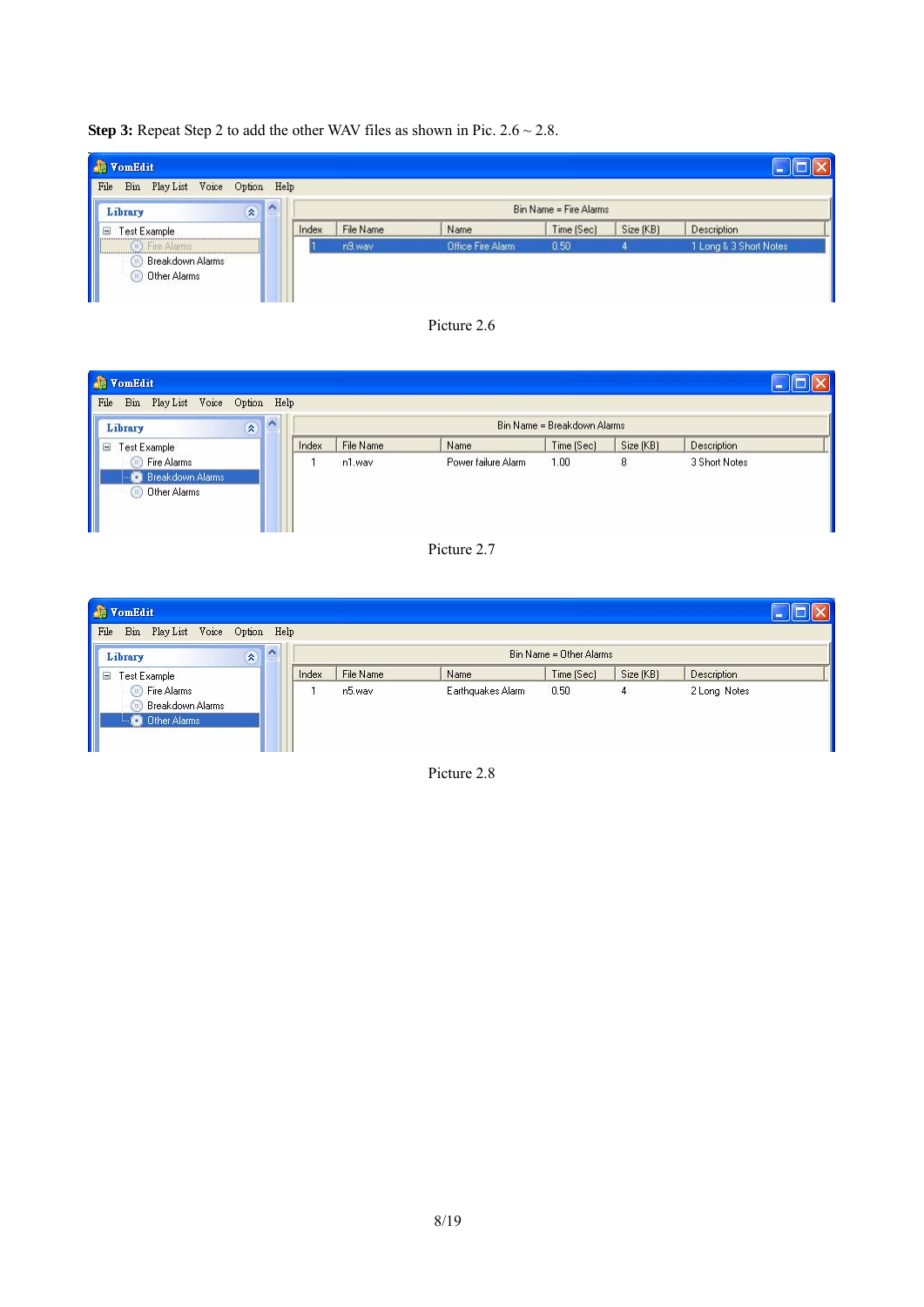## 2.5 Create Play List

**Play List can be considered as a list of all the WAV files that we wish to play. Once the Archive, BIN and WAV files have been set up, the sorted WAV files can then be added to the Play List. The Play List's main purpose is therefore to collect all the WAV files required for a particular purpose and convert them into the work file (WRK)**  used by the module. Apart from "Create", other play list functions include "Open", "Save" and "Save as".

**Step** 1: Please click on "Play List " in the Menu Bar and then select "Create Play List ". The setup dialog box shown in Pic. 2.9 will appear. For "Play List Name", input "Taiwan Office Alarm System Sounds" and click on OK to confirm.



Picture 2.9

**Step 2:** Pic. 2.10 shows that the Play List was successfully created. The WAVE File Information Pane will show the slots for 1~145 WAV files.

| <b>PromEdit</b>                         |                      |                   |      |                                                    |           |             | m             |
|-----------------------------------------|----------------------|-------------------|------|----------------------------------------------------|-----------|-------------|---------------|
| Bin Play List Voice Option Help<br>File |                      |                   |      |                                                    |           |             |               |
| ٨<br>$\hat{\mathbf{x}}$<br>Library      |                      |                   |      | Play List Name = Taiwan Office Alarm System Sounds |           |             |               |
| □ Test Example                          | Index                | File Name         | Name | Time (Sec)                                         | Size (KB) | Description |               |
| Fire Alarms                             | 1                    |                   |      |                                                    |           |             |               |
| Breakdown Alarms                        | $\overline{c}$       |                   |      |                                                    |           |             |               |
| <b>O</b> Other Alarms                   | 3                    |                   |      |                                                    |           |             |               |
|                                         | 4                    |                   |      |                                                    |           |             |               |
|                                         | 5                    |                   |      |                                                    |           |             |               |
|                                         | 6                    |                   |      |                                                    |           |             |               |
|                                         | 7                    |                   |      |                                                    |           |             |               |
|                                         | 8                    |                   |      |                                                    |           |             |               |
|                                         | $\overline{9}$<br>10 |                   |      |                                                    |           |             |               |
|                                         | 11                   |                   |      |                                                    |           |             |               |
| 目                                       | 12                   |                   |      |                                                    |           |             |               |
|                                         | 13                   |                   |      |                                                    |           |             |               |
|                                         | 14                   |                   |      |                                                    |           |             |               |
|                                         | 15                   |                   |      |                                                    |           |             |               |
|                                         | 16                   |                   |      |                                                    |           |             |               |
|                                         | 17                   |                   |      |                                                    |           |             |               |
|                                         | 18                   |                   |      |                                                    |           |             |               |
|                                         | 19                   |                   |      |                                                    |           |             |               |
| $\hat{\mathbf{x}}$                      | 20                   |                   |      |                                                    |           |             |               |
| <b>PlayList</b>                         | 21                   |                   |      |                                                    |           |             |               |
| Taiwan Office Alarm System              | 22                   |                   |      |                                                    |           |             |               |
|                                         | 23                   |                   |      |                                                    |           |             |               |
| v                                       | ⋖                    |                   |      | $\mathbb{H}\mathbb{H}$                             |           |             | $\rightarrow$ |
| Archive Modified                        | Total Wave = 245     | Total Size = 0 KB |      |                                                    |           |             |               |

Picture 2.10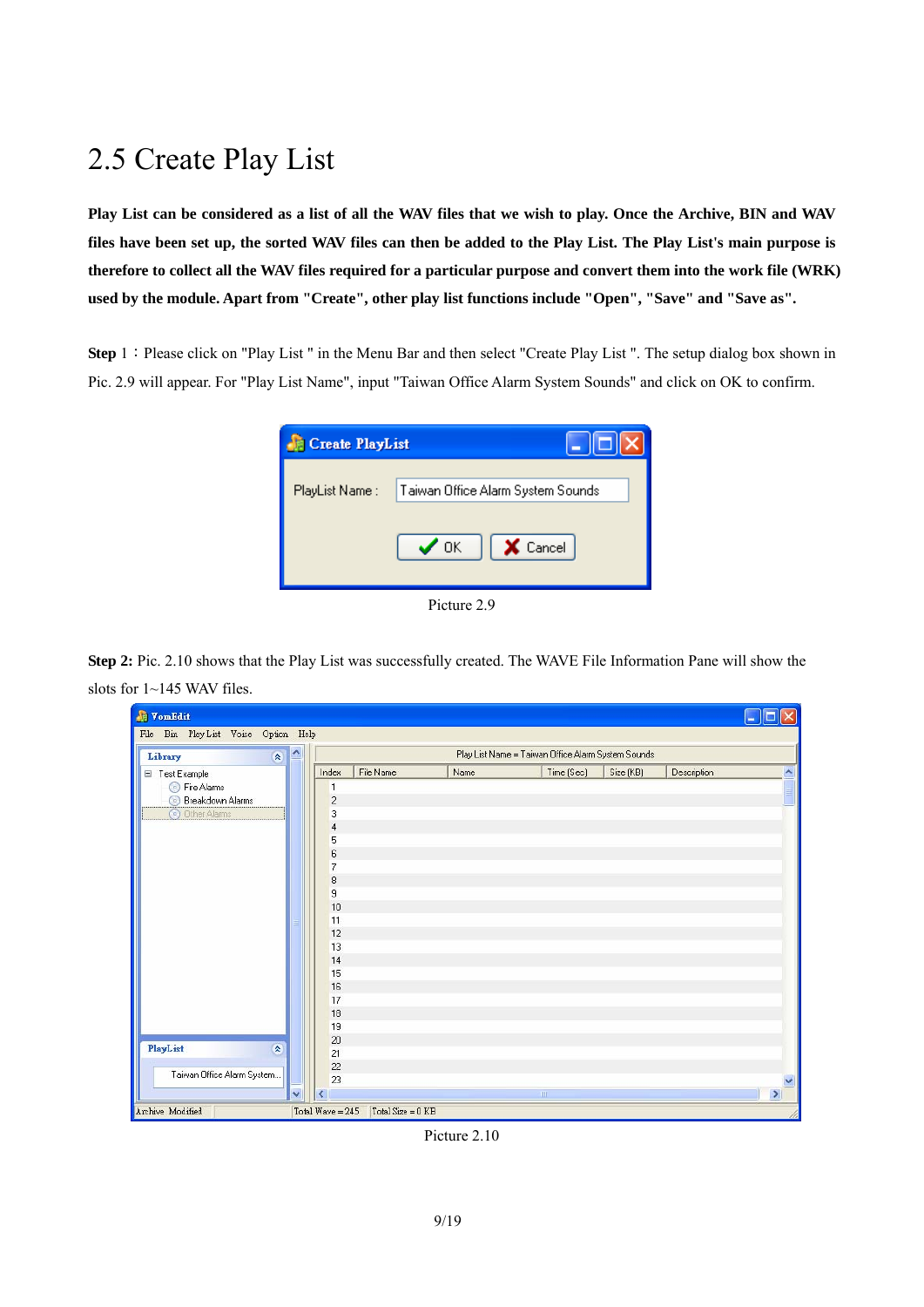## 2.6 Add WAV File to Play List

Once we have created the Archive and BIN, added WAV files to the BIN and created a Play List, the next step is to pick up the WAV files into the Play List. As the Play List contains all the required WAV file types and the BIN contains all the different types of WAV files, what we need to do is add the WAV files inside the BIN into the Play List.

**Step 1:** Select "Fire Alarms " from the "Bin Pane " on the left then in the "WAVE File Information Pane " click on "Office Fire Alarm ".

Click on the "Voice" option in the Menu Bar then select "Add to PlayList " or from the right click menu select "Add to PlayList".



Picture 2.11

**Step 2:** After clicking on "Add to PlayList ", the MoveWaveTo dialog box will appear as shown in Pic. 2.12.

MoveTo: Input "1". This will move the WAV file o slot 1 in the Play List.

| <b>Move Wave To</b> |                               |
|---------------------|-------------------------------|
| MoveTo:             | h                             |
|                     | <b>X</b> Cancel<br>$\sqrt{a}$ |

Picture 2.12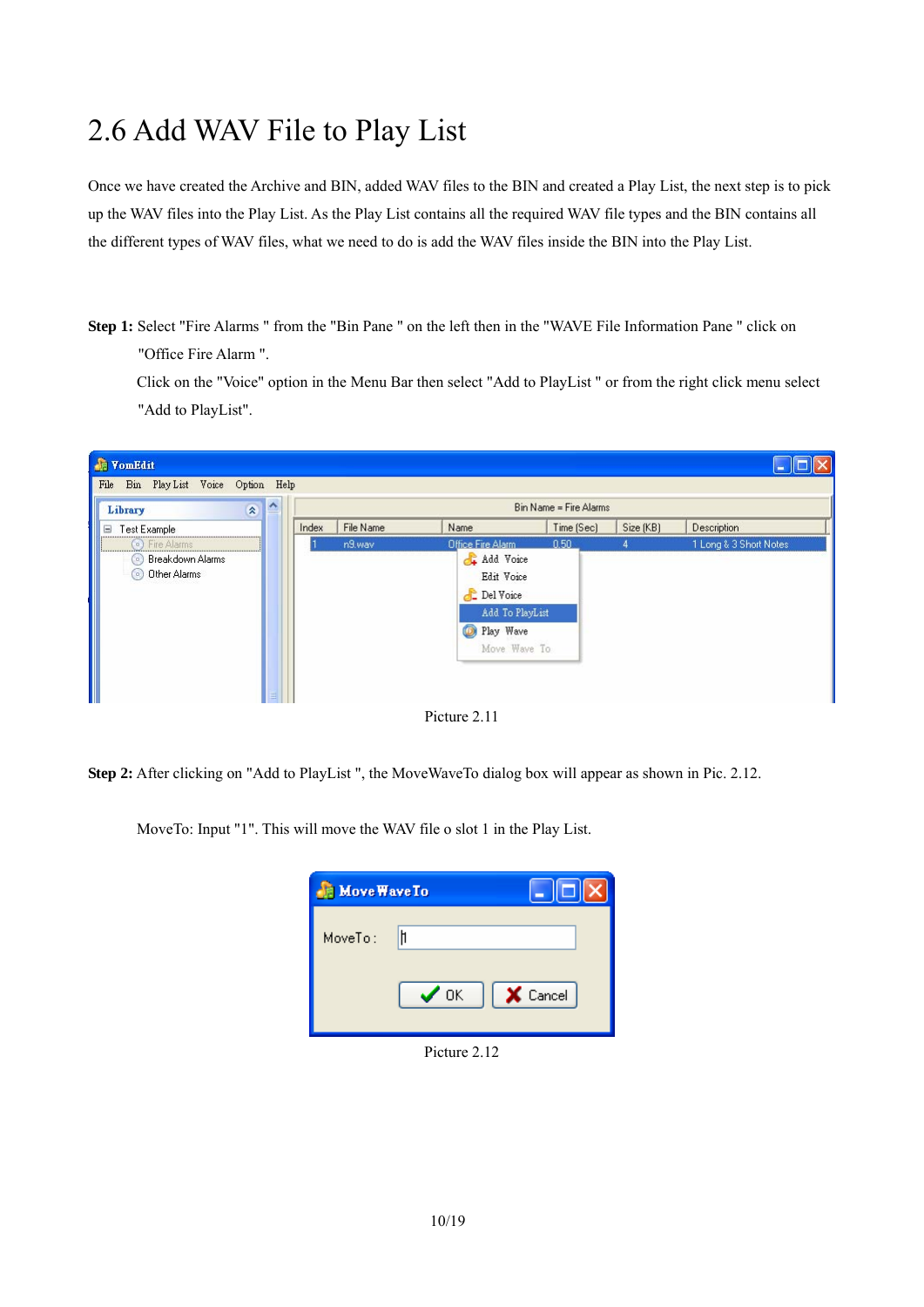## 2.7 Play WAVE

Sometimes we forget what the WAV file in a BIN or Play List sounds like. This function uses the sound recorder program built into Windows to play the WAV file so we can check if it's the right sound effect.

**Step 1:** First, click on the MUSIC01.WAV file in the "Play List " then right mouse click and select "Play Wav " (see Pic. 2.13). The Windows built-in sound recorder program will appear as shown in Pic. 2.14.



Picture 2.13



Picture 2.14

## 2.8 Convert to WRK File

Once all the required WAV files have been placed into the Play List, this function converts the WAV files in the Play List into the WRK file used by the module. Once done, all of the WAV file editing and compiling is complete.

**Step 1:** First click on "Play List " in the Menu Bar then select "Save to Wrk File". The Save As dialog box will appear as shown in Pic. 2.15.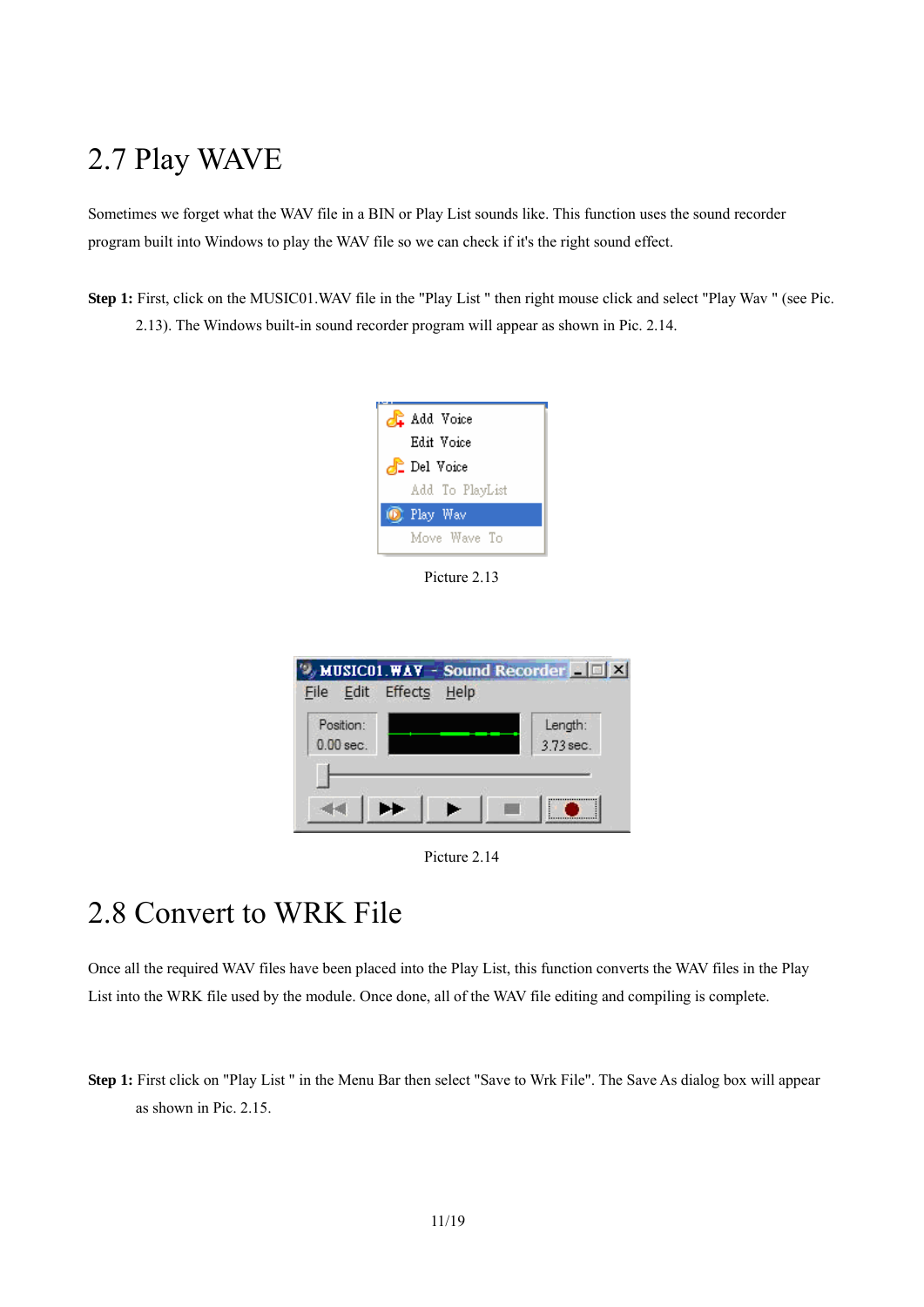

Picture 2.15

**Step 2:** As the Play List currently contains only one MUSIC01.WAV file, selecting this function will save the MUSIC01.WAV file in the Play List into a format that the PLC module can read. Input the file name then click on Save.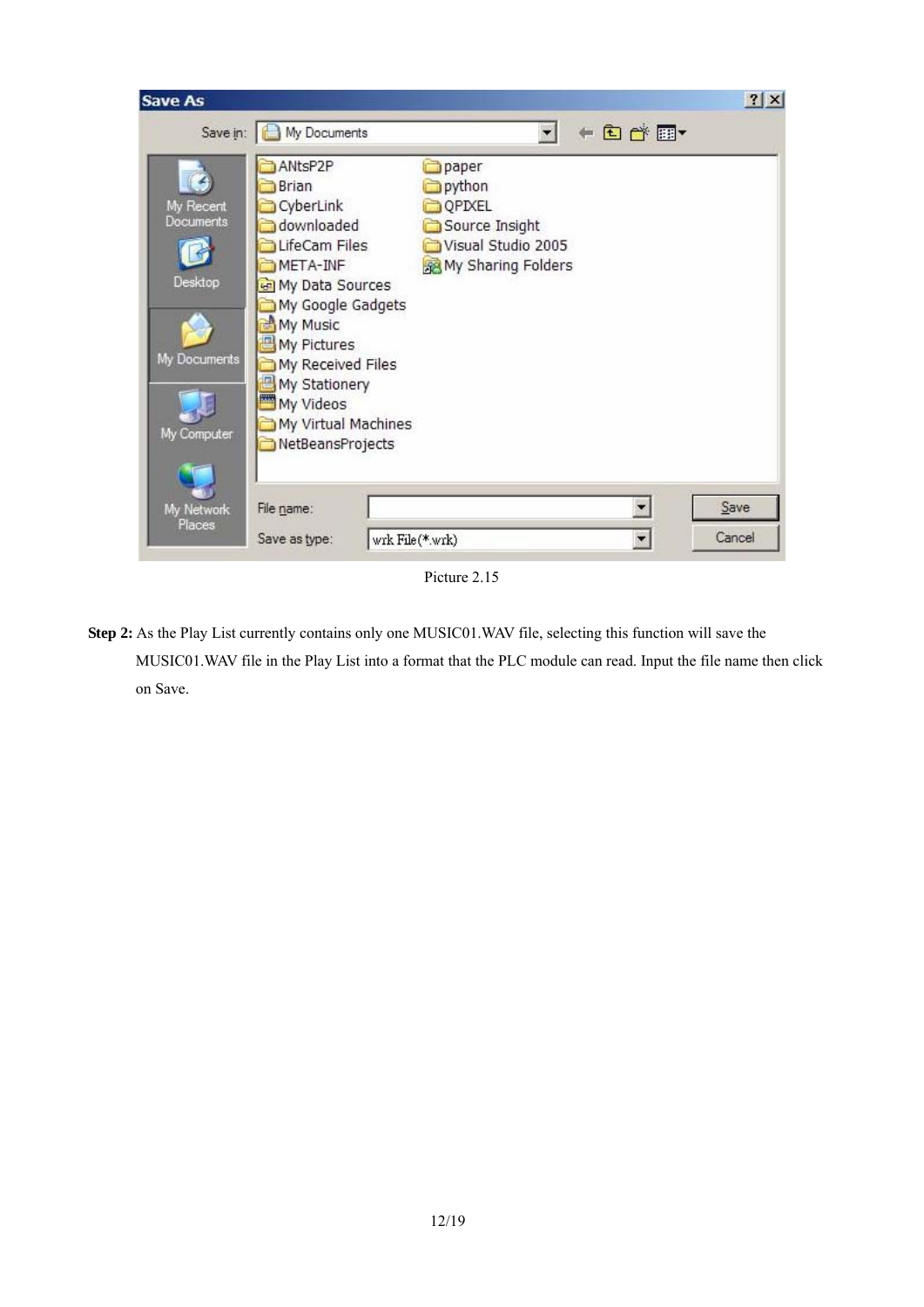## Chapter 3 Frequently Asked Questions (FAQ)

#### **Question 1: How to set the WAV File Name?**

Answer: When a WAV file is added to a BIN, the software will copy the WAV file to the program's WAVE folder. The default location is the program's installation folder so if the program was installed to C:\VomEdit, the WAV files will be stored under C:\VomEdit\wave\.

- **Step 1**: When the "n9.wav" file is added to a Bin (see Chapter 2 Examples) then the file will be copied to C:\VomEdit\wave\.
- **Step 2**: To change the path to the WAV file, click on "Option" in the Menu Bar then select "Set Wave Path" as shown below in Pic. 1.

| <b>PomEdit</b>                           |                  |                      |                                                    |            |                | i.                              |
|------------------------------------------|------------------|----------------------|----------------------------------------------------|------------|----------------|---------------------------------|
| Bin Play List Voice puon<br>Help<br>File |                  |                      |                                                    |            |                |                                 |
| Set Wave Path<br>Library                 |                  |                      | Play List Name = Taiwan Office Alarm System Sounds |            |                |                                 |
| □ Test Example                           | Index            | F <sup>il</sup> Name | Name                                               | Time (Sec) | Size (KB)      | Description<br>$\blacktriangle$ |
| <b>S</b> Fire Alarms                     |                  | n9.wav               | Office Fire Alarm                                  | 0.50       | $\overline{4}$ | 1 Long & 3 Short Notes          |
| <b>Breakdown Alarms</b>                  | $\overline{c}$   |                      |                                                    |            |                |                                 |
| Other Alarms<br>$\odot$                  | 3                |                      |                                                    |            |                |                                 |
|                                          | 4                |                      |                                                    |            |                |                                 |
|                                          | 5                |                      |                                                    |            |                |                                 |
|                                          | 6                |                      |                                                    |            |                |                                 |
|                                          | 7                |                      |                                                    |            |                |                                 |
|                                          | 8                |                      |                                                    |            |                |                                 |
|                                          | $\overline{9}$   |                      |                                                    |            |                |                                 |
|                                          | 10               |                      |                                                    |            |                |                                 |
|                                          | 11               |                      |                                                    |            |                |                                 |
|                                          | 12               |                      |                                                    |            |                |                                 |
|                                          | 13<br>14         |                      |                                                    |            |                |                                 |
|                                          | 15               |                      |                                                    |            |                |                                 |
|                                          | 16               |                      |                                                    |            |                |                                 |
|                                          | 17               |                      |                                                    |            |                |                                 |
|                                          | 18               |                      |                                                    |            |                |                                 |
|                                          | 19               |                      |                                                    |            |                |                                 |
|                                          | 20               |                      |                                                    |            |                |                                 |
| $\hat{\mathbf{x}}$<br><b>PlayList</b>    | 21               |                      |                                                    |            |                |                                 |
|                                          | 22               |                      |                                                    |            |                |                                 |
| Taiwan Office Alarm System               | 23               |                      |                                                    |            |                |                                 |
| $\checkmark$                             |                  |                      |                                                    | ШĪ         |                | $\,$                            |
| Archive Modified<br>PlayList Modified    | Total Wave $= 1$ | Total Size = $4$ KB  |                                                    |            |                |                                 |

Picture 1

**Step 3**: After selecting "Set Wave Path", the Set Wave Path dialog box will appear as shown in Pic. 2. Click on the yellow folder icon on the right side of the dialog box and set the save folder as D:\Wave. Once done, while the previously added "n9.wav" file is still under the old C:\VomEdit\wave folder, all WAV files added from this point on will appear under the new folder.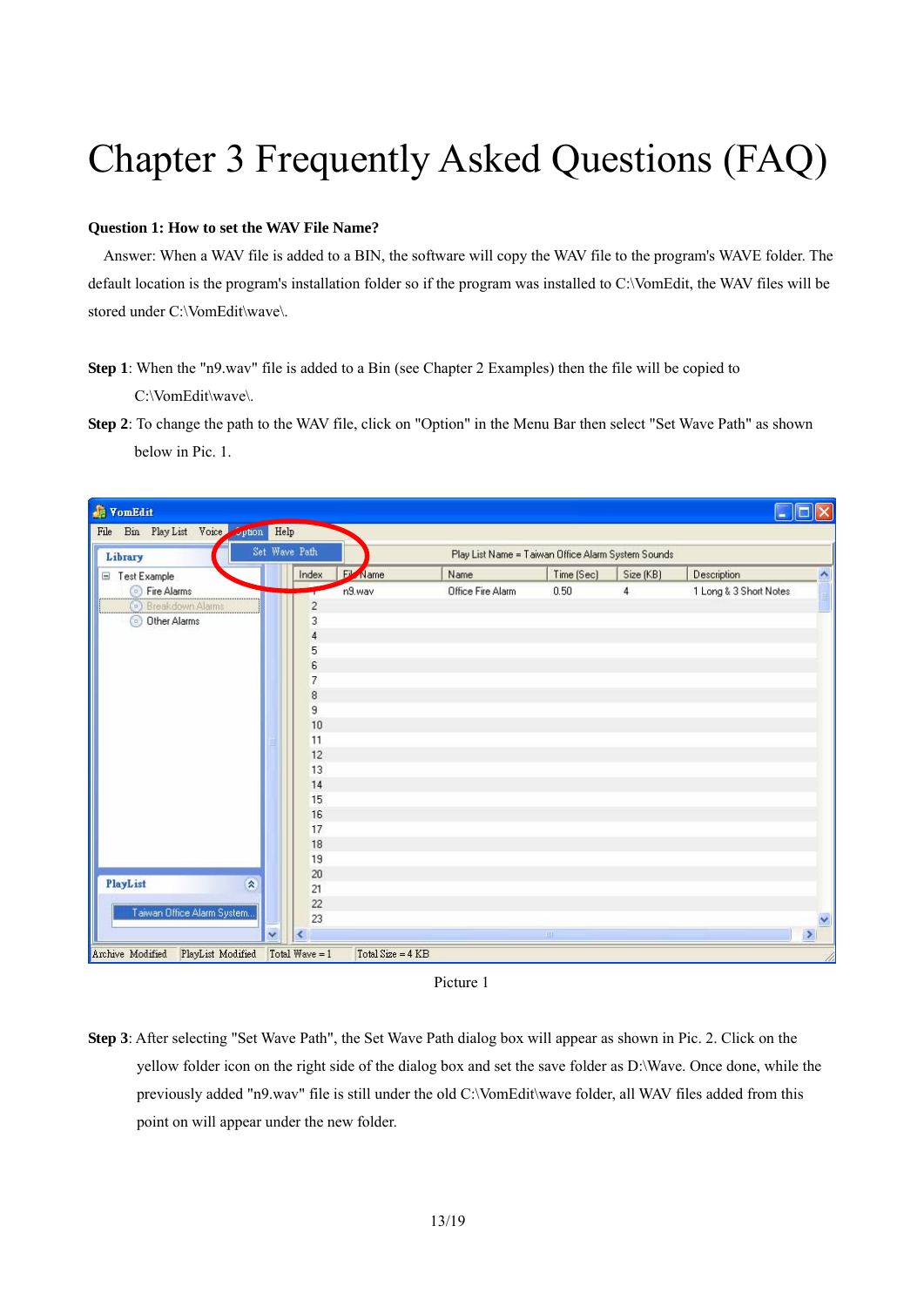

Picture 2

This function is used to change the save folder for WAV files. By default, the program stores WAV files under the WAVE folder in the program's installation directory. This function can also be used to change the file path directly as shown in Pic. 6.1 by clicking on the yellow folder icon.

#### **Question 2: How to change the position of a WAV file within the Play List?**

#### **Answer:**

Step 1: Here we use the example from Question 5. First, select the Play List then at the "Wave File Information Pane " click on "n9.wav". Now select "Move Wave To" from the "Voice" options in the Menu Bar or the right mouse click menu and the "Move Wave (音源檔) To" dialog box will appear as shown in Pic. 3.

| Index | File Name | Name              | Time (Sec)         | Size (KB) | Description            |
|-------|-----------|-------------------|--------------------|-----------|------------------------|
|       | n9.wav    | Office Fire Alarm | <u>n 50.</u>       |           | 1 Long & 3 Short Notes |
| 2     |           |                   | Add Voice          |           |                        |
| 3     |           |                   | Edit Voice         |           |                        |
| 4     |           |                   | <b>P</b> Del Voice |           |                        |
| 5     |           |                   | Add To PlayList    |           |                        |
| 6     |           |                   |                    |           |                        |
| 7     |           |                   | <b>D</b> Play Wave |           |                        |
| 8     |           |                   | Move Wave To       |           |                        |
| 9     |           |                   |                    |           |                        |



**Step 2**: Input "5" for Move To. Click on OK and "n9.wav" will be moved to slot 5 as shown in Pic. 4.

| Index | File Name | Name              | Time (Sec). | Size (KB) | Description            |
|-------|-----------|-------------------|-------------|-----------|------------------------|
|       |           |                   |             |           |                        |
|       |           |                   |             |           |                        |
|       |           |                   |             |           |                        |
|       |           |                   |             |           |                        |
|       | n9.wav    | Office Fire Alarm | 0.50        |           | 1 Long & 3 Short Notes |
|       |           |                   |             |           |                        |

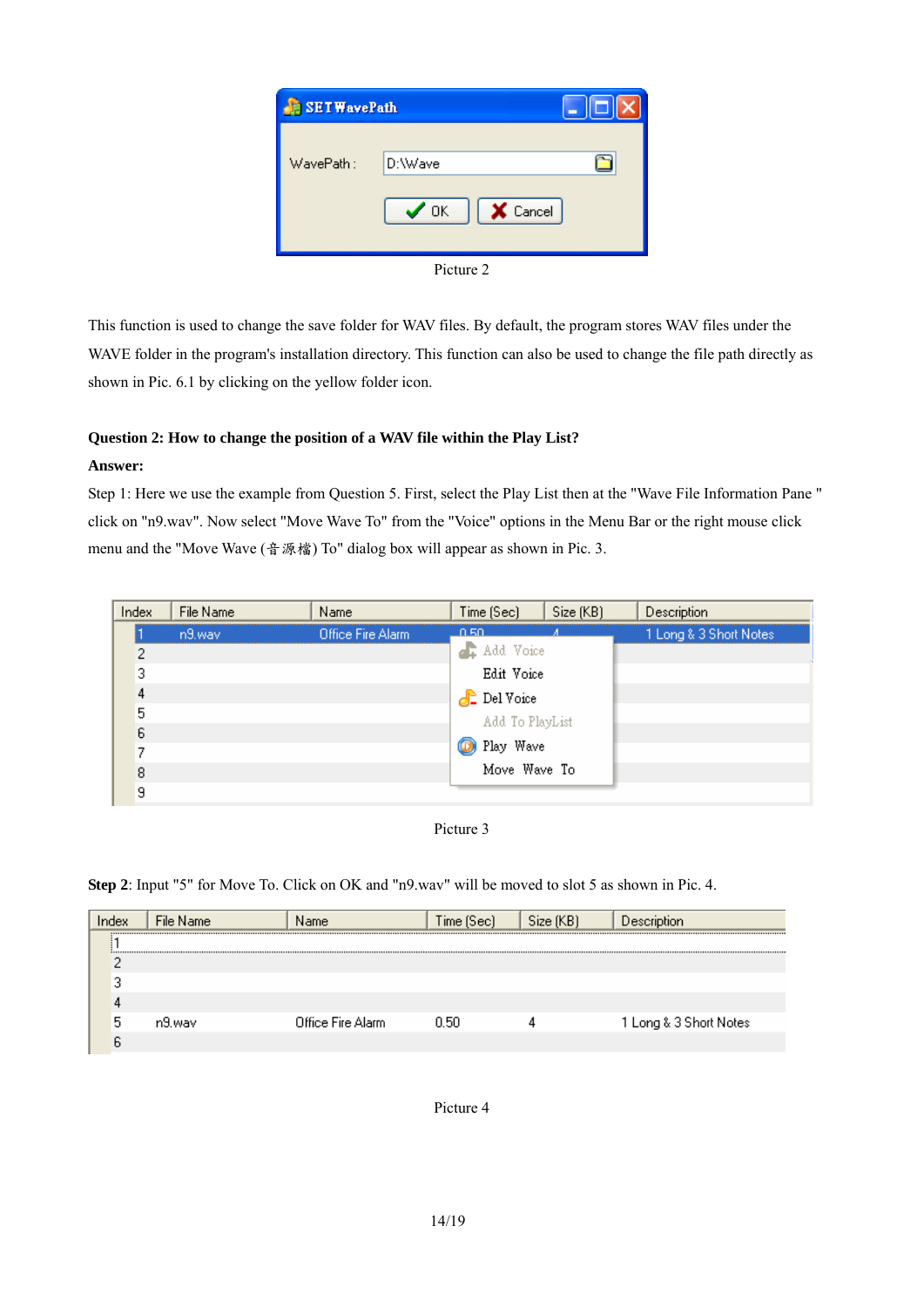#### **Question 3: How to edit the saved Archive or Play List files on another computer? What files do I need?**

Answer: It's quite possible that we might not always use this editing program on the same computer. Sometimes, we might have to use a notebook computer or a computer at the factory. When this happens, copy the following files to the other computer for editing.

Step 1: Copy the Archive (\*.arh), Play List (\*.pla) and all the WAV files in the WAVE folder on Computer A to Computer B.

Step 2: Launch this program on Computer B and place the WAV files in the appropriate folder. Now click on Open Archive and Open Play List from the Menu Bar to begin editing.

Summary: Copy the \*.arh, \*pla as well as the \*.wav files under the Wave folder to Computer B.

#### **Question 4: A warning message appears when the WAV files in the Play List exceed the total size of 1MB when converted to WRK files?**

Answer: as the "FBs-VOM Voice Output Module " has an internal memory of 1MB, if the total size of sound files in the Play List exceeds this limit when converted to WRK, this warning will appear. Click on "Yes " and the conversion will continue. Click on "No " and the conversion will be cancelled. Wrk files that exceed 1MB in size can only be used from the SD card.

#### **Question 5: How to put compiled content in the SD memory card so it can be read by the FBs-VOM?**

Answer: First, generate the WRK file as described in section 2.8 and set the target as the root directory of the SD Card drive device (e.g. D:\). Now set the name to "VOM.wrk" or rename a previously created WRK file as "VOM.wrk" then copy the file to the SD card.

Please note that the FBs-VOM only supports FAT16 and FAT32 file systems.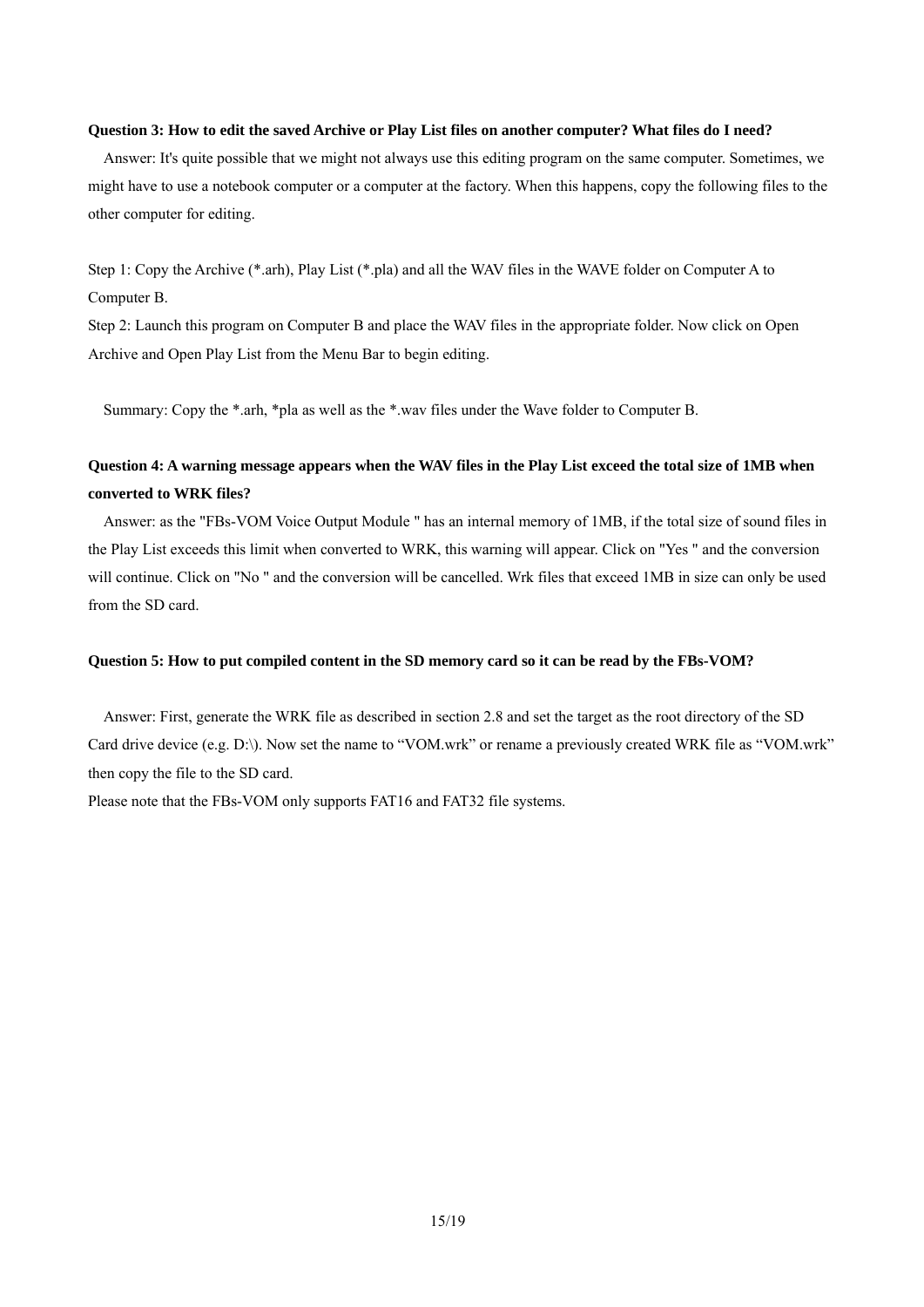## **Appendix 1**

#### **WAVE Format Conversion**

**The FBs-VOM requires mono 8-bit WAV files sampled at 8KHz. If a WAV file does not match this specification, it must be converted before it can be used by this software. An example of the conversion process is provided below.** 

Step 1: Launch from the lower left corner of the screen "Start " →"Program Files "→"Accessories " →"Entertainment "  $\rightarrow$ "Sound Recorder ". (see Pic. A-1)



Picture A-1

Step 2: Select "File "→ "Open File " then the WAV file to convert. From the Sound Recorder, select "File " →"Save As " and the dialog box shown in Pic. A-2 will appear.



Picture A-2

In Pic. 2, the original WAV file format can be seen. In this example, the file is in 22050kHz, 16-bit, mono format.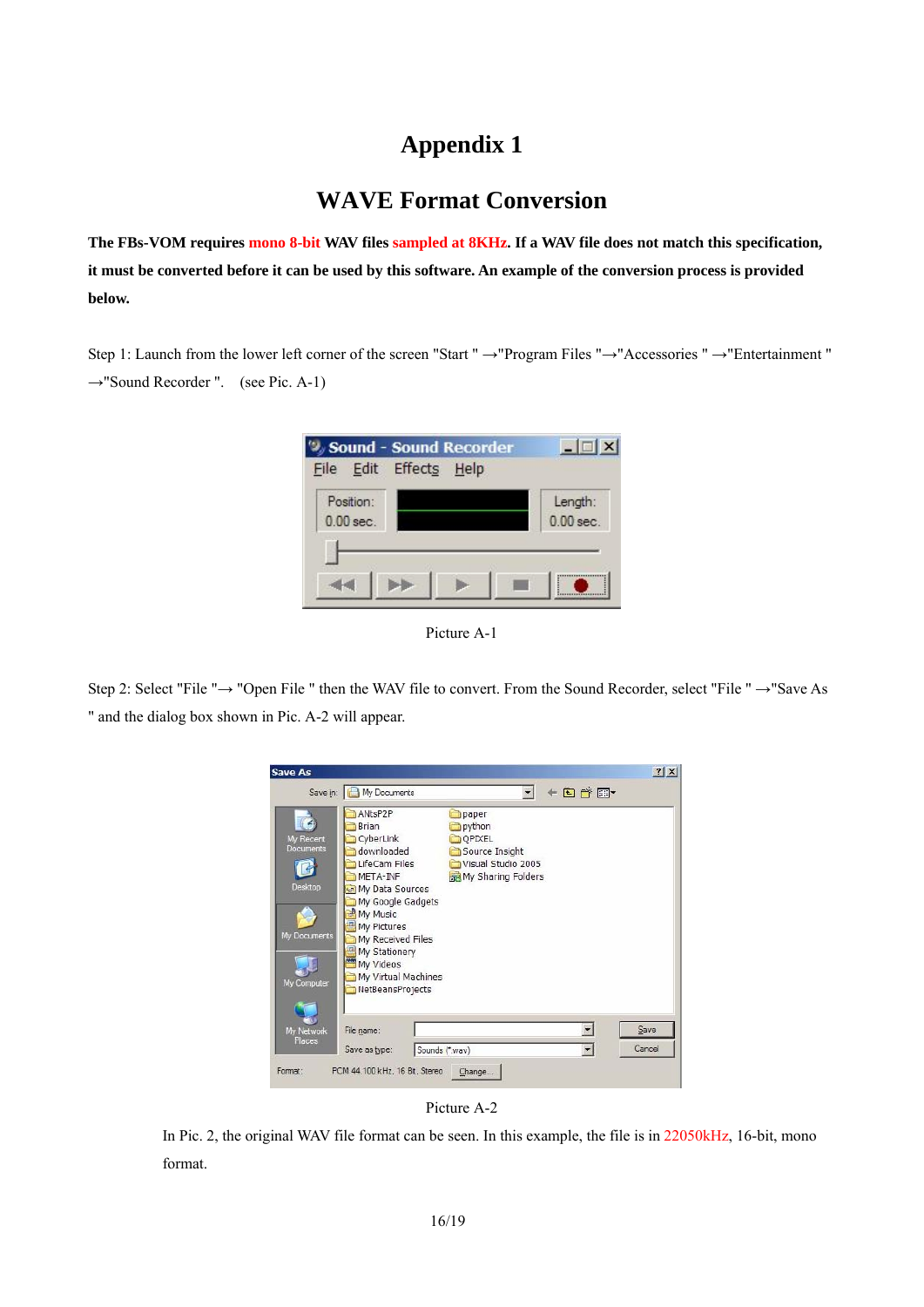Step 3: Now click on "Change " and the dialog box shown in Pic. A-3 will appear.

| <b>Sound Selection</b> |                                                     | ?                        |
|------------------------|-----------------------------------------------------|--------------------------|
| Name:                  |                                                     |                          |
| [untitled]             |                                                     | Save As<br><b>Remove</b> |
| Format:                | PCM                                                 |                          |
| Attributes:            | 8.000 kHz, 8 Bit, Mono                              | 7kb/sec                  |
|                        |                                                     |                          |
|                        | .000 kHz, 8 Bit, Mono                               | 7 kb/sec                 |
|                        | 8.000 kHz, 8 Bit, Stereo<br>8.000 kHz, 16 Bit, Mono | 15 kb/sec<br>15 kb/sec   |



Set 8.000 kHz, 8-bit, mono used by this program as the attributes and the format will be changed to the new attributes as shown in Pic. 4.

| <b>Sound Selection</b> |                        | $?$ $\times$ |
|------------------------|------------------------|--------------|
| Name:                  |                        |              |
| [untitled]             | Save As                | Remove       |
| Format:                | PCM                    |              |
| Attributes:            | 8.000 kHz, 8 Bit, Mono | 7kb/sec      |
|                        | Cancel<br>OK           |              |

Picture 4

Step 4: Click on Save and the WAV file will now match the program's specifications.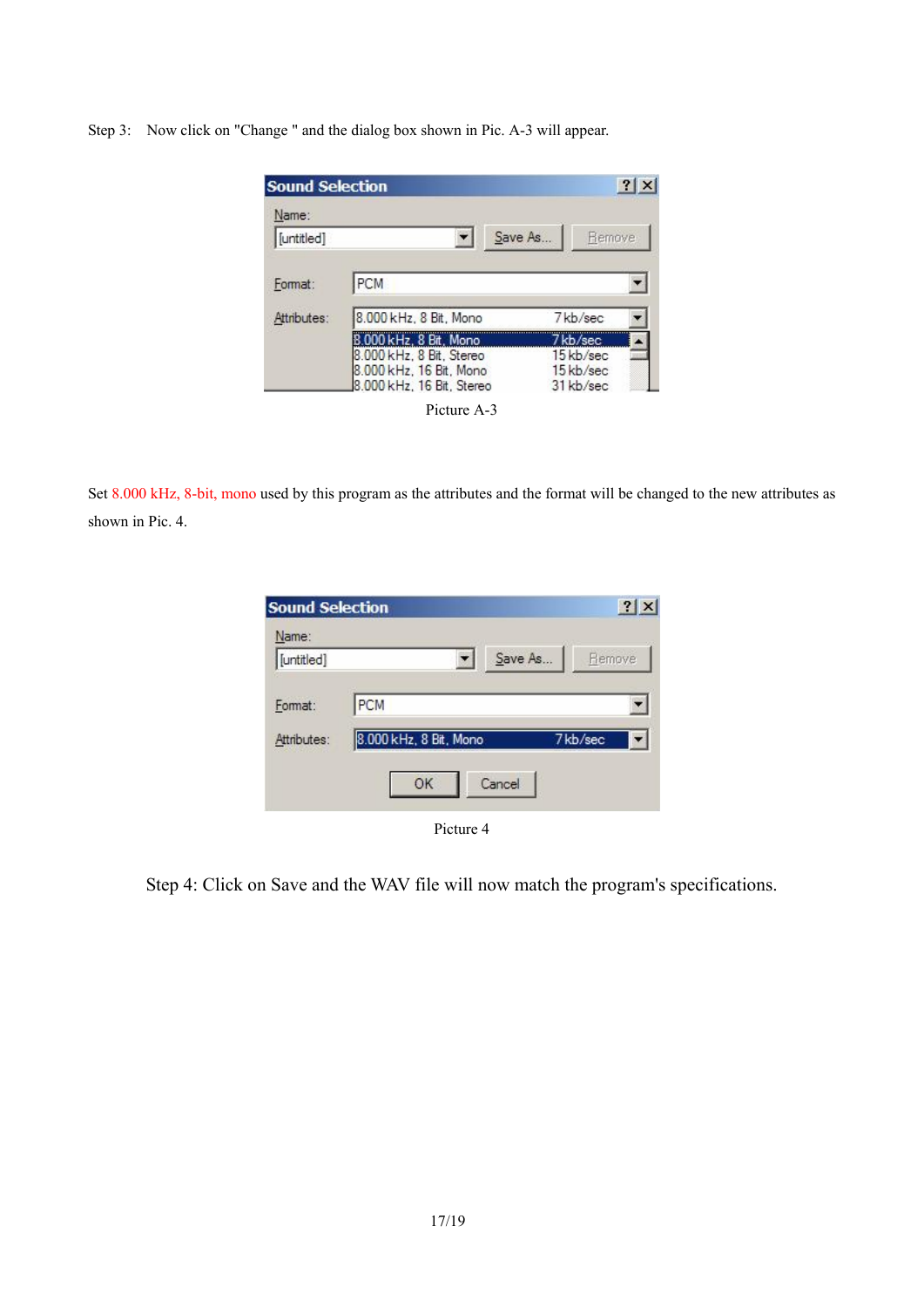### **Appendix 2**

#### **FBs-VOM Voice Output Module**

#### **Sample Application**

**To provide beginners with a better understanding of this module's functions and operation, this example will introduce the "FBs-VOM Voice Output Module " process and provide users with a basic introduction to the operation of the Winproladder.** 

## 1.1 Program Example

The model 20MC PLC is used for this example. As the DI/DO points for the "FBs-VOM " varies for each PLC server, please check the DI/DO points required by the current "FBs-VOM" before use. In the example, a digit between  $1~9$  is placed in the R0 buffer then the M100 is used as a switch to input digital sound, Once the number sound has been played, play the "Number " file.For example: Input the digit 3 and the sound file for "3" is played, followed by the sound file for "Number ". Together, they sound like "Number 3". So, simply load the necessary sound files into the "FBs-VOM " using this software then control the playback order with the PLC and different sounds can be combined to form a phrase. Common applications include hospital and post office PA systems that broadcast "Ticket Number X, please to Counter X, thank you." This type of application covers virtually the full range of synthesized speech. In this example, sound files  $1~9$  are the digital voice for " $1~9$ ". File 11 is for "Number" so R1 is set up to play 11. When a digital has been input into R0, setting M100 to "OFF" will play the sound file corresponding to the number in R0. Once playback is complete and X13 generates a difference, set M100 to ON and send file "11" in R1 to the output for playback.